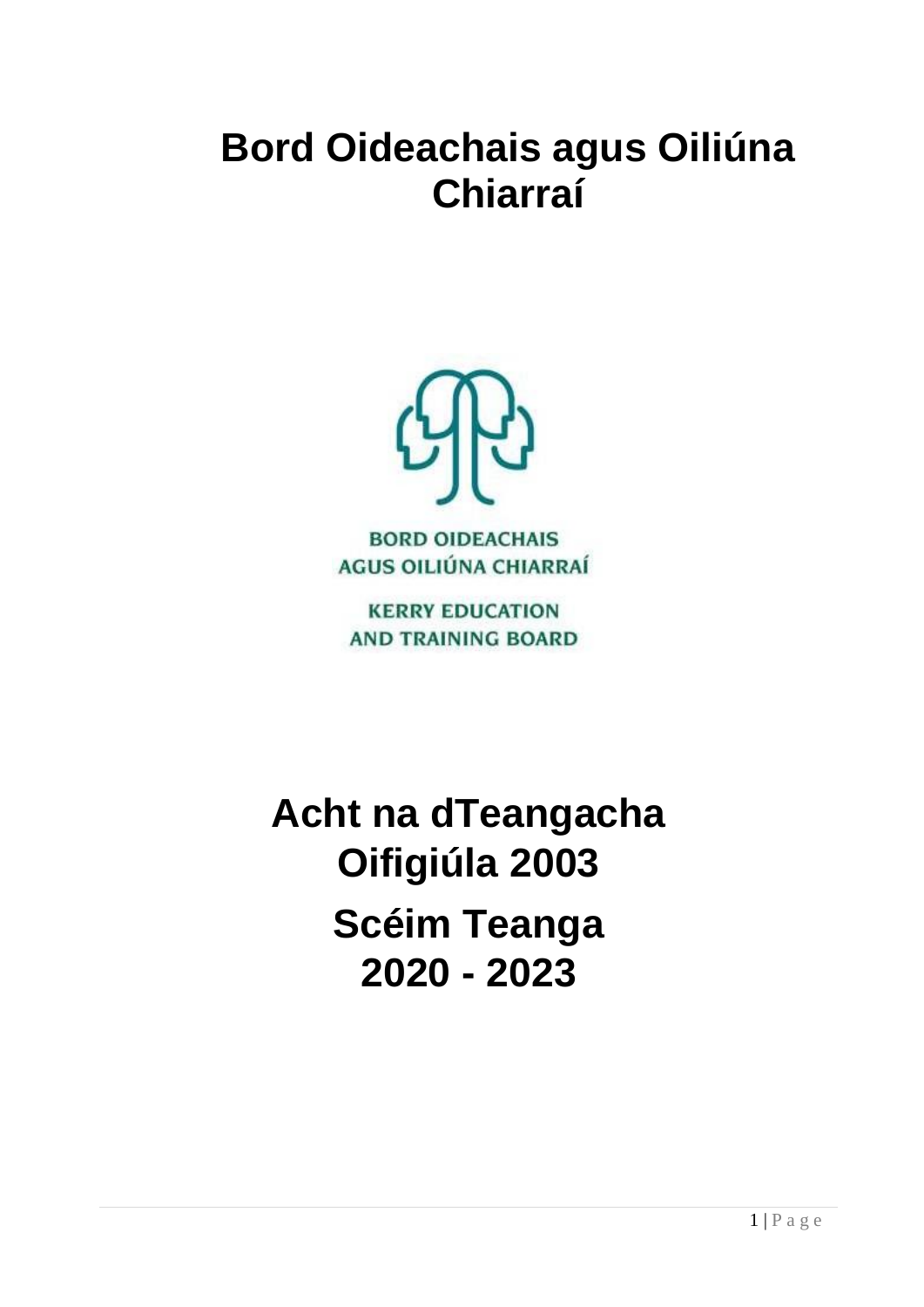# **Clár Leathanach**

# **Caibidil 1: Réamhrá agus Cúlra**

| 1.1                | Réamhrá                                                                     | 3               |
|--------------------|-----------------------------------------------------------------------------|-----------------|
| 1.2                | Ullmhú agus Ábhar na Scéime                                                 | 3               |
| 1.3                | Dáta Tosaithe na Scéime                                                     | 3               |
| 1.4                | Nóta ar an Scéim Uasdátaithe 2020-2023                                      | 4               |
| <b>Caibidil 2:</b> | Bord Oideachais agus Oiliúna Chiarraí                                       |                 |
| 2.1                | Misean agus Aidhmeanna                                                      | 5               |
| 2.2                | Príomhfheidhmeanna                                                          | 6               |
| 2.3                | Príomhsheirbhísí                                                            | $\overline{7}$  |
| 2.4                | Custaiméirí agus Cliaint                                                    | $\overline{7}$  |
| Caibidil 3:        | Sonraí seirbhísí ar fáil faoi láthair i<br>mBéarla amháin nó go dátheangach | 8               |
| <b>Caibidil 4:</b> | Ag feabhsú soláthar seirbhísí i nGaeilge                                    | 10 <sup>1</sup> |
| <b>Caibidil 5:</b> | Ag feabhsú soláthar seirbhísí i nGaeilge sa<br>Ghaeltacht.                  | 15              |
| Caibidil 6:        | Ag feabhsú inniúlacht sa Ghaeilge                                           |                 |
| 6.1                | Earcaíocht                                                                  | 18              |
| 6.2                | Oiliúint agus Forbairt                                                      | 18              |
| 6.3                | <b>Poist Shainithe Ghaeilge</b>                                             | 20              |
| <b>Caibidil 7:</b> | Monatóireacht agus Athbhreithniú                                            | 21              |
| <b>Caibidil 8:</b> | Poibliú na Scéime Comhaontaithe                                             | 22              |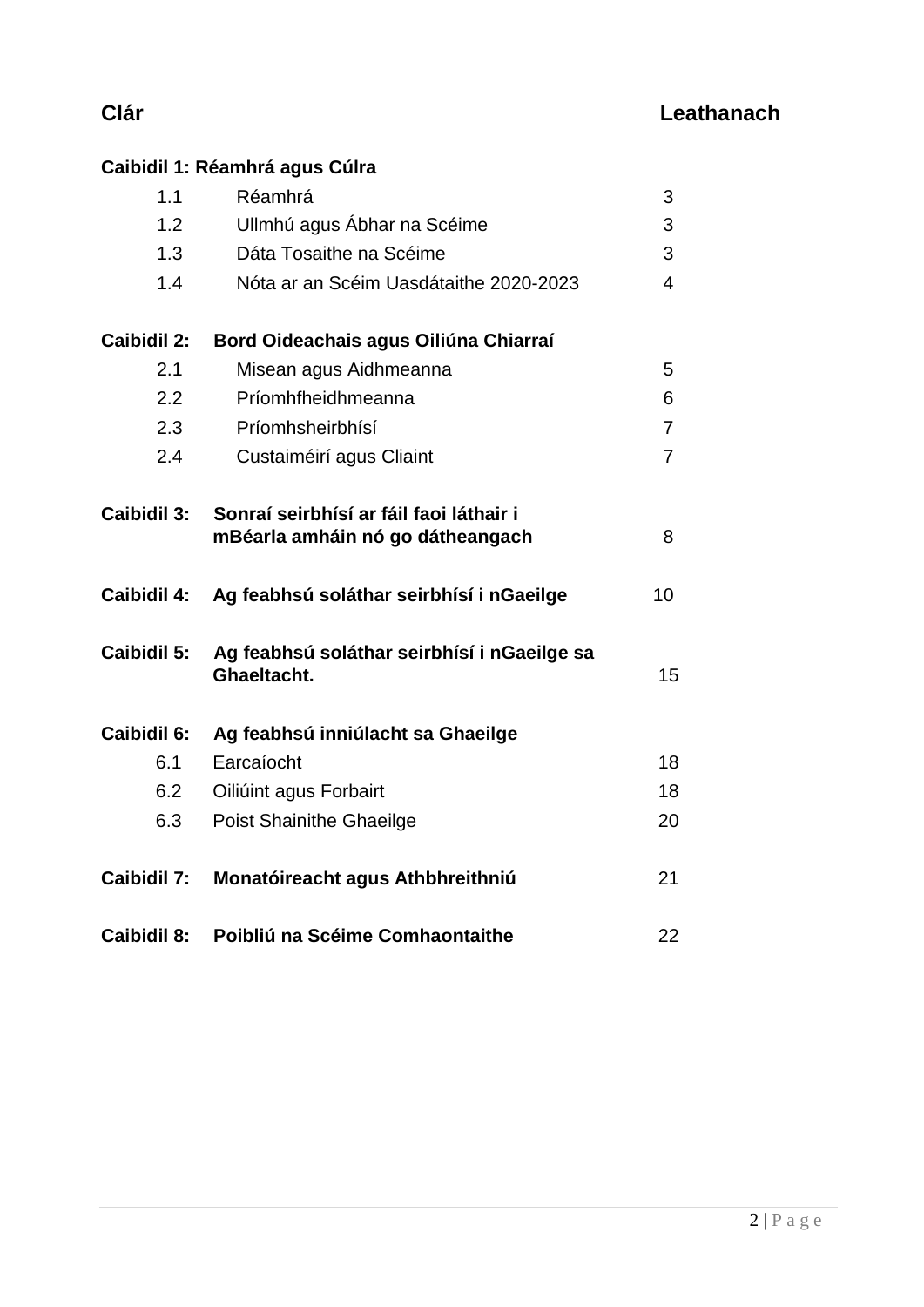## **Caibidil 1: Réamhrá agus Cúlra**

#### **1.1 Réamhrá**

Forálann **Acht na dTeangacha Oifigiúla 2003** d'ullmhú Scéim Teanga ag comhlachtaí poiblí ag tabhairt mionsonraí faoi na seirbhísí a sholáthraíonn siad:

- trí mheán na Gaeilge,
- trí mheán an Bhéarla, agus
- trí mheán an Bhéarla agus na Gaeilge

agus na bearta a ghlacfar lena chinntiú go ndéanfar aon seirbhís nach bhfuil an comhlacht ag soláthar trí mheán na Gaeilge a sholáthar laistigh de fhráma ama comhaontaithe.

De réir alt 14(3) den Acht, fanann scéimeanna teanga i bhfeidhm ar feadh tréimhse 3 bliana nó go dtí go mbeidh scéim nua daingnithe, cibé acu is déanaí, ag an Aire Turasóireachta, Cultúir, Ealaíon, Gaeltachta, Spóirt agus Meán.

#### **1.2 Ullmhú agus Ábhar na Scéime**

Tá aird mar is cuí tugtha ar na Treoirlínte a d'eisigh an Roinn Turasóireachta, Cultúir, Ealaíon, Gaeltachta, Spóirt agus Meán agus an scéim seo á hullmhú. Ina theannta sin, tugadh faoi phróiseas cuimsitheach comhairliúcháin leis na páirtithe leasmhara uile.

Tá **Bord Oideachais agus Oiliúna Chiarraí (BOO Chiarraí)** á threorú ag an bprionsabal gur cheart go mbeadh soláthar seirbhísí Gaeilge bunaithe ar:

- an leibhéal bunúsach éilimh ar sheirbhísí ar leith sa Ghaeilge,
- an tábhacht a bhaineann le cur chuige réamhghníomhach i soláthar seirbhísí dá leithéid, agus
- acmhainní, lena n-áirítear acmhainní daonna agus airgeadais, agus cumas an chomhlachta an cumas riachtanach teanga a fhorbairt nó a rochtain.

Comhlánaíonn an scéim seo prionsabail a bhaineann le Seirbhís ar Ardchaighdeán do Chustaiméirí agus ár gCairt Chustaiméirí. Tá sí curtha le chéile leis an aidhm go gcomhlíonfaí gach oibleagáid ábhartha faoi Acht na dTeangacha Oifigiúla atá ar **Bhord Oideachais agus Oiliúna Chiarraí (BOO Chiarraí)** ar bhonn céimnithe, tríd an scéim seo agus trí scéimeanna amach anseo.

Is mór againn an t-am agus an dua atá curtha isteach ag na daoine a bhí bainteach leis an bpróiseas seo in ullmhú na Scéime.

#### **1.3 Dáta tosaithe na Scéime**

Tá an Scéim seo daingnithe ag an Aire Turasóireachta, Cultúir, Ealaíon, Gaeltachta, Spóirt agus Meán. Tosaíonn sí le héifeacht ón data seo, 27 Nollaig 2020, agus fanfaidh sí i bhfeidhm ar feadh tréimhse 3 bliana nó go dtí go mbeidh scéim eile daingnithe, cibé acu is déanaí.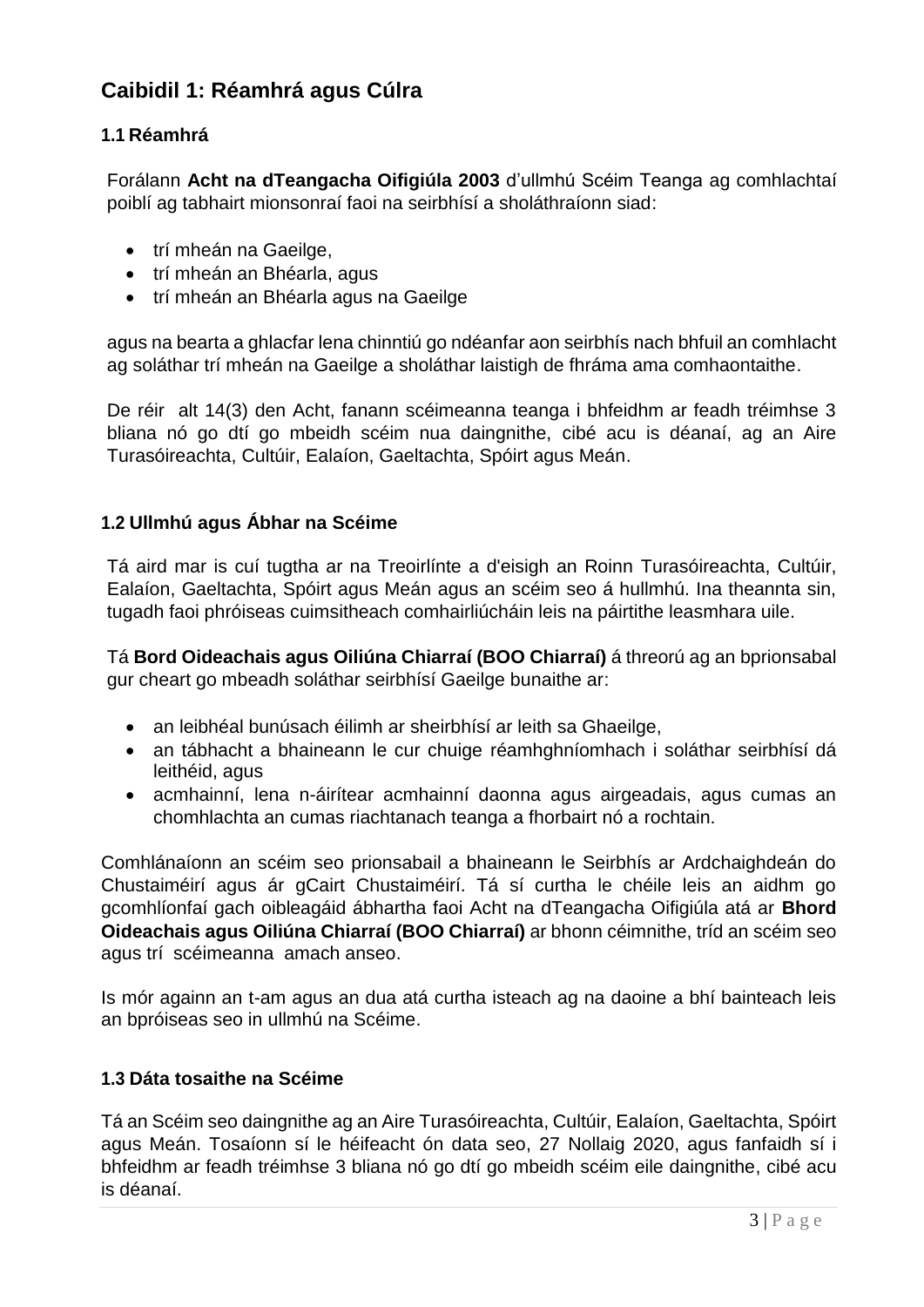#### **1.4 Nóta ar an Scéim Uasdátaithe 2020-2023**

Sa tréimhse ama a raibh an Scéim Teanga deireanach i bhfeidhm, tháinig méid áirithe athraithe i bhfeidhm sna seirbhísí a chuireann BOO Chiarraí ar fáil trí mheán na Gaeilge:

- i. Tá Oifigeach Gaeilge páirtaimseartha fostaithe ó 2015 i leith;
- ii. Tá Coiste Stiúrtha Gaeilge bunaithe chun obair an Oifigigh Ghaeilge a stiúradh. Buaileann an Coiste le chéile 4 huaire sa bhliain chun dul chun cinn a mheas.
- iii. Tá Polasaí agus Fís i leith na Gaeilge forbartha ag BOO Chiarraí atá foilsithe ar an suíomh idirlín;
- iv. Tá Ionad Breisoideachais agus Oiliúna an Daingin oscailte ó 2017. Tá an t-ionad seo lonnaithe sa Ghaeltacht agus tugann sé go leor deiseanna breise do BOO Chiarraí freastal ar mhuintir na Gaeltachta i gCiarraí Thiar;
- v. Tá comh-mhaoiniú á dhéanamh ag BOO Chiarraí ar ranganna Gaeilge do dhaoine fásta i gCorca Dhuibhne agus in Uíbh Ráthach i gcomhar le hOidhreacht Chorca Dhuibhne agus Comhairle Contae Chiarraí;
- vi. Tá comh-mhaoiniú á dhéanamh ag BOO Chiarraí ar phost mar Oifigeach Oideachais Gaeilge in Uíbh Ráthach i gcomhar le hÚdarás na Gaeltachta;
- vii. Tá BOO Chiarraí ag tacú le hiarrachtaí maoiniú a aimsiú do dhá ról mar Oifigeach Óige, ceann in Uíbh Ráthach agus ceann i gCorca Dhuibhne;
- viii. Tá BOO Chiarraí mar bhall de Thascfhórsa Uíbh Ráthaigh, tascfhórsa a fhéachann le stop a chur leis an mbánú tuaithe atá ag tarlú sa cheantar sin trí sheirbhísí breise a chur ar fáil don phobal ann;
- ix. Tá réimse tograí cruthaitheacha curtha ar bun ag BOO Chiarraí i gCorca Dhuibhne do leanaí agus do dhéagóirí (féach Seirbhísí sa Ghaeltacht thíos);
- x. Tá BOO Chiarraí roghnaithe mar Cheanneagraíocht do scríobh Phlean Teanga Thrá Lí ón uair go bhfuil Trá Lí ainmnithe mar Bhaile Seirbhíse Gaeltachta agus tá tús curtha leis an obair ar scríobh an Phlean sin le déanaí.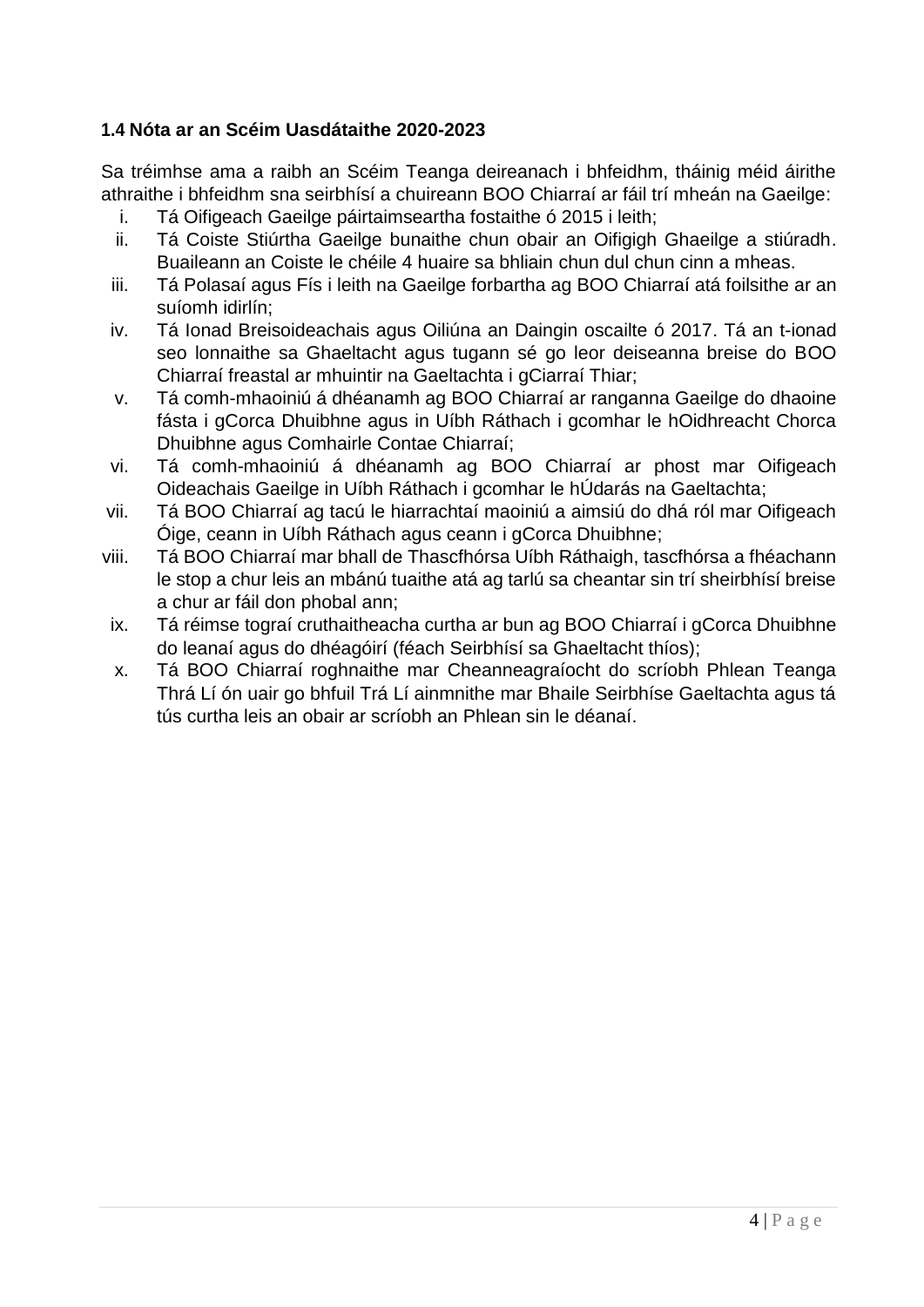## **Caibidil 2: Léargas Ginearálta ar BOO Chiarraí**

**Bunaíodh Bord Oideachais agus Oiliúna Chiarraí (ar a dtugtaí Seirbhís Oideachais Chiarraí roimhe seo – an VEC i gCiarraí) ar an 1 Iúil 2013. Is gníomhaireacht reachtúil é BOO Chiarraí atá freagrach as seirbhísí oideachais agus oiliúna a chur ar fáil i gCo. Chiarraí.**

#### **Scoileanna agus Ionaid BOO Chiarraí**

- 3 Phobalscoil Náisiúnta (Scoil Dhá Mhíle, Pobalscoil Náisiúnta, Pobalscoil Náisiúnta Thathuile agus Scoil an Ghleanna – Scoil Náisiúnta Phobail).
- 8 Iar-bhunscoil (Coláiste Pobail Oileán Ciarraí, Scoil Chuimsitheach an Tóchair, Coláiste na Sceilge i gCathair Saidhbhín, Gaelcholáiste Chiarraí́ i dTrá Lí, Coláiste Pobail Chill Airne, Coláiste Pobail Chill Orglan, Coláiste na Ríochta, Coláiste Ghleann Lí i dTrá Lí).
- Coláiste Breisoideachais agus Oiliúna Chiarraí le 4 champas ag soláthar cúrsaí le haghaidh fostaíochta, cúrsaí le haghaidh dul chun cinn gairmiúil agus printíseachtaí – 3 i dTrá Lí (Móin an Bhaile, Bóthar na Claise agus Sráid Deiní) agus 1 i Lios Tuathail.
- Oifig Iontrála Choláiste Chiarraí.
- 5 Ionad Breisoideachais agus Oiliúna (Ionad Breisoideachais agus Oiliúna an Daingin, Ionad Breisoideachais agus Oiliúna Uí Chonaill i gCathair Saidhbhín, Ionad Breisoideachais agus Oiliúna an Tóchair, Ionad Breisoideachais agus Oiliúna Neidín, Ionad Breisoideachais agus Oiliúna Tech Amergin sa Choireán).
- 4 Chlár SDOG (Trá Lí, Cill Airne, Lios Tuathail, Ciarraí Theas).
- 5 Chlár Ógtheagmhála (Ciarraí Theas, Trá Lí (2), Cill Airne agus Lios Tuathail).
- 8 gClár Litearthachta & Oideachas Bunata d'Aosaigh (Cathair Saidhbhín, Oileán Ciarraí, Daingean Uí Chúis, Neidín, Cill Airne, Cill Orglan, Lios Tuathail, Trá Lí).
- An Tionscnamh um Fhilleadh ar an Oideachas ar fud an chontae (TFO).
- Cláir Oideachais Pobail ar fud an Chontae.
- Cláir Ranganna Oíche ar fáil i gColáiste Chiarraí agus cuid de na hIonaid Breisoideachais agus Oiliúna.
- Seirbhís Threorach agus Eolais d'Aosaigh ar fud an Chontae.
- Ceapaigh na Lao, An tIonad Náisiúnta Oideachais agus Oiliúna Faoin Aer, Ionad Oideachais Pháirc Náisiúnta Chill Airne.
- Ionad Spóirt agus Fóillíochta Réigiúnach Thrá Lí Cuideachta faoi Theorainn Ráthaíochta atá faoi chomhúinéireacht ag BOO Chiarraí agus Comhairle Contae Chiarraí.
- Music Generation
- Comhpháirtíocht Áitiúil Óige Chruthaitheach Chiarraí

Is eagraíocht mhór é BOO Chiarraí le breis is 1,100 fostaí, breis is 4,000 mac léinn in oideachas lánaimseartha, timpeall 1,200 cúrsa Breisoideachais agus Oiliúna ag freastal ar thart ar 11,700 foghlaimeoir agus ag a bhfuil buiséad bliantúil thart ar €67 milliún.

#### **2.1 Misean agus Aidhmeanna**

An misean atá ag Bord Oideachais agus Oiliúna Chiarraí, i gcomhar le gníomhaireachtaí eile oideachais agus oiliúna agus comhlachtaí forbartha pobail, ná sochaí foghlama ar feadh an tsaoil a chruthú agus a fhorbairt i gCiarraí, ionas go mbeidh fáil ag gach duine atá ag cur fúthu i gCiarraí ar an oideachas agus ar an oiliúint atá de dhíth chun a gcumas agus a gcuid riachtanas a bhaint amach.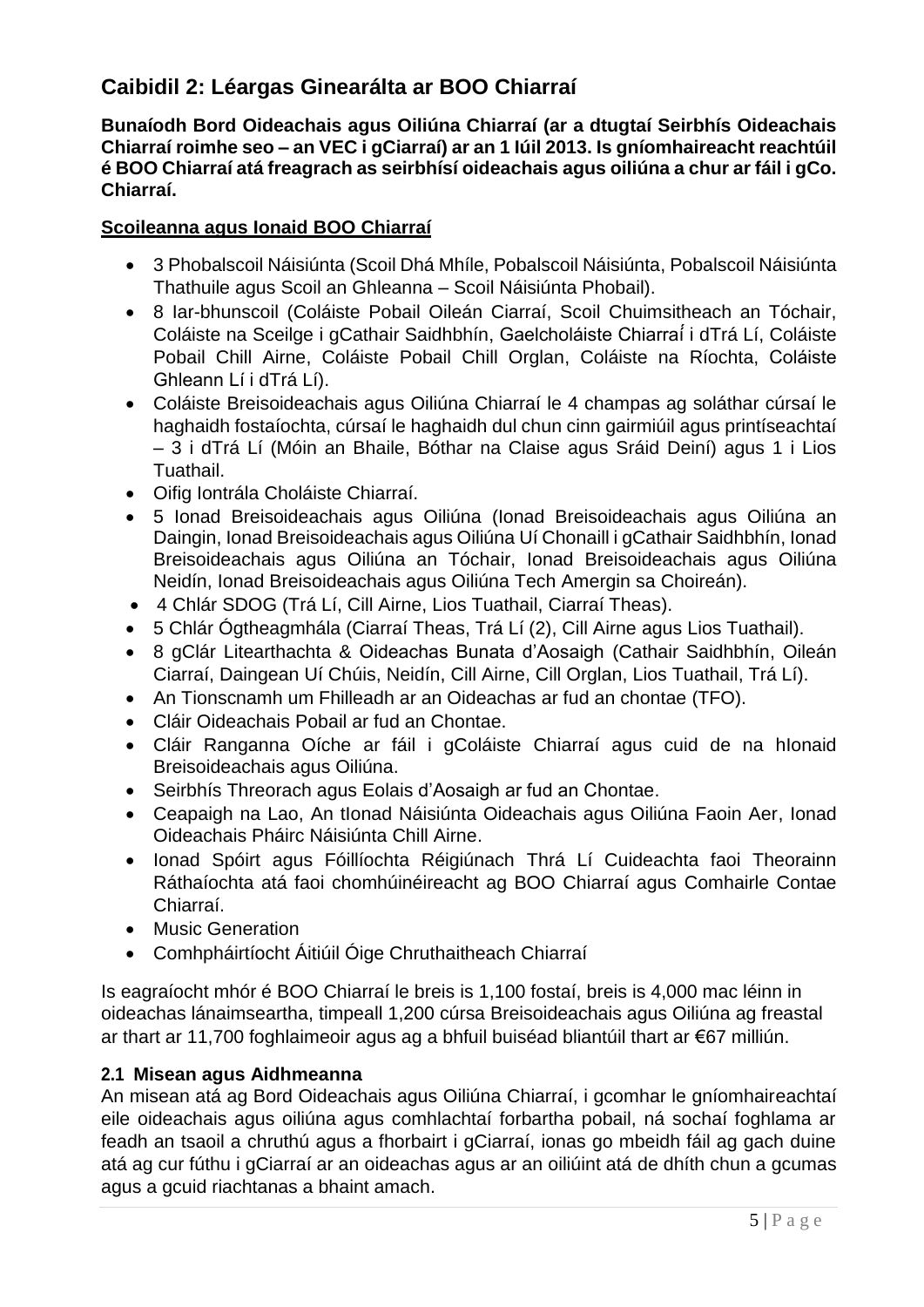#### **2.2 Príomhfheidhmeanna**

Is iad na príomhfheidhmeanna a bhíonn ag Boird Oideachais agus Oiliúna, mar atá ráite i Rannóg 10 d'Acht na mBord Oideachais agus Oiliúna 2013, ná:

- a) na rudaí seo leanas a chur ar bun agus a chaomhnú ina limistéar feidhme: scoileanna aitheanta, ionaid oideachais agus áiseanna oideachais nó oiliúna,
- b) nuair a ordaíonn an tAire é:

i. scoileanna aitheanta a chur ar bun agus a chaomhnú ina limistéar feidhme,

- ii. ionaid oideachais a chur ar bun agus a chaomhnú ina limistéar feidhme,
- iii. ionaid oideachais nó scoileanna aitheanta ina limistéar feidhme a chaomhnú, agus
- iv. áiseanna oideachais nó oiliúna ina limistéar feidhme a chur ar bun, a chaomhnú nó acmhainní a chur ar fáil dóibh,
- c) pleanáil, soláthar, comhordú agus athbhreithniú a dhéanamh ar oideachas agus oiliúint, san áireamh anseo tá oideachas agus oiliúint a chuirtear ar fáil ar mhaithe le fostaíocht a bhaint amach, mar aon le seirbhísí coimhdeacha lena mbaineann ina limistéar feidhme:
	- i. scoileanna aitheanta nó ionaid oideachais atá faoi chothabháil aige,
	- ii. áiseanna oideachais nó oiliúna atá faoi chothabháil nó maoinithe aige,
	- iii. ionad coinneála leanaí atá faoi chothabháil ag comhlachtaí seirbhíse poiblí eile,
- d) socruithe a dhéanamh le, agus seirbhísí tacaíochta a thabhairt do, sholáthróirí oideachais nó oiliúna,
- e) scoláireachtaí a chur ar bun,
- f) ráiteas straitéise a ghlacadh chuige féin,
- g) plean seirbhíse bliantúil a ghlacadh chuige féin,
- h) comhoibriú le duine ar bith atá ainmnithe chun iniúchadh inmheánach a dhéanamh,
- i) oideachas agus oiliúint a chur ar fáil nuair a iarrtar é, agus ar son, aon chomhlacht a chuireann maoiniú d'oiliúint ar fáil ó airgead a tugadh don ghníomhaireacht sin ón Oireachtas,
- j) tacaíocht a chur ar fáil do sheirbhísí obair don óige ina limistéar feidhme ó thaobh cur ar fáil na seirbhísí sin, comhordú, riaradh agus measúnú a dhéanamh orthu agus eolas a chur ar fáil don Aire Leanaí agus Gnóthaí Óige nuair a iarrtar é maidir leis an tacaíocht sin, agus
- k) a mheas pé acu an bhfuil an tslí a chomhlíonann sé a chuid dualgas tíosach, éifeachtúil agus éifeachtach.

Tá BOO Chiarraí gníomhach sna pobail áitiúla trí chláracha oiliúna agus oideachais a sholáthar go díreach in ionaid oiliúna, i gcoláistí agus in ionaid oiliúna agus oideachais eile.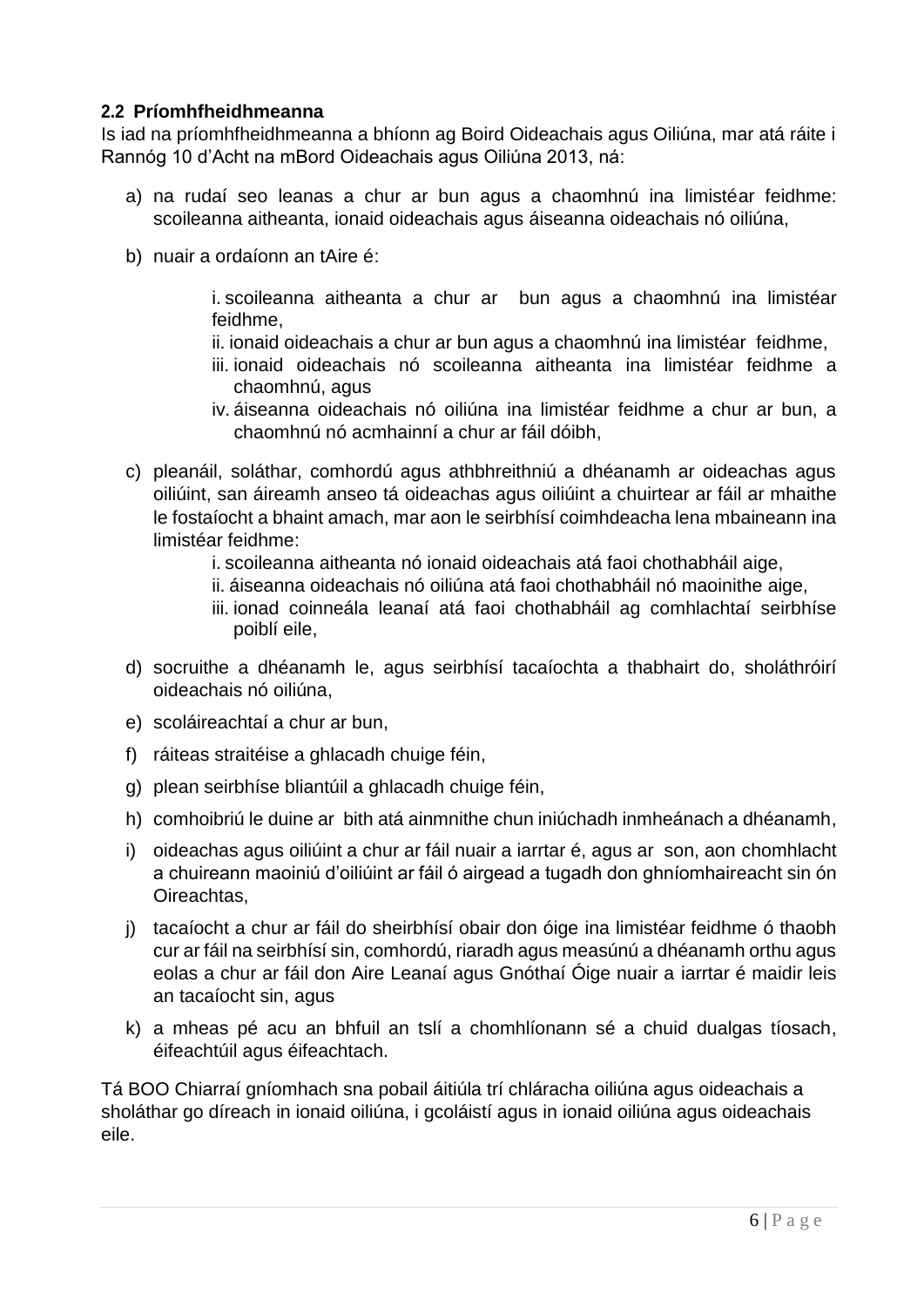#### **2.3 Príomhsheirbhísí BOO Chiarraí**

- Pobalscoileanna Náisiúnta
- Oideachas Iar-bhunscoile
- Breisoideachas agus Oiliúint
- Seirbhísí Tacaíochta Corparáideacha
- Music Generation
- Comhpháirtíocht Áitiúil Óige Chruthaitheach Chiarraí

#### **2.4 Custaiméirí agus Cliaint**

#### *Scoileanna:*

Scoil Dhá Mhíle, Pobalscoil Náisiúnta Pobalscoil Náisiúnta Thathuile Scoil an Ghleanna, Scoil Náisiúnta Phobail Scoil Chuimsitheach an Tóchair Coláiste Pobail Oileán Ciarraí Coláiste Ghleann Lí Iarbhunscoil Coláiste na Sceilge Gaelcholáiste Chiarraí Coláiste Pobail Chill Airne Coláiste Pobail Chill Orglan Coláiste na Ríochta

#### *Ionaid Bhreisoideachais agus Oiliúna:*

Ionad Breisoideachais agus Oiliúna an Daingin Ionad Breisoideachais agus Oiliúna Neidín Ionad Breisoideachais agus Oiliúna Uí Chonaill Ionad Breisoideachais agus Oiliúna an Tóchair Ionad Breisoideachais agus Oiliúna Tech Amergin

#### *Coláiste Chiarraí (4 champas)*

Campas Lios Tuathail Campas Shráid Deiní Campas Bhóthar na Claise Campas Mhóin an Bhaile

Oifig Iontrála Choláiste Chiarraí ar Shráid Deiní

#### *Spórt agus Oideachas Amuigh faoin Aer:*

Ceapaigh na Lao An tIonad Náisiúnta Oideachais agus Oiliúna Faoin Aer Ionaid Oideachais Pháirc Náisiúnta Chill Airne

Ionad Spóirt agus Fóillíochta Réigiúnach Thrá Lí Cuideachta faoi Theorainn Ráthaíochta (i gcomhpháirtíocht le Comhairle Contae Chiarraí)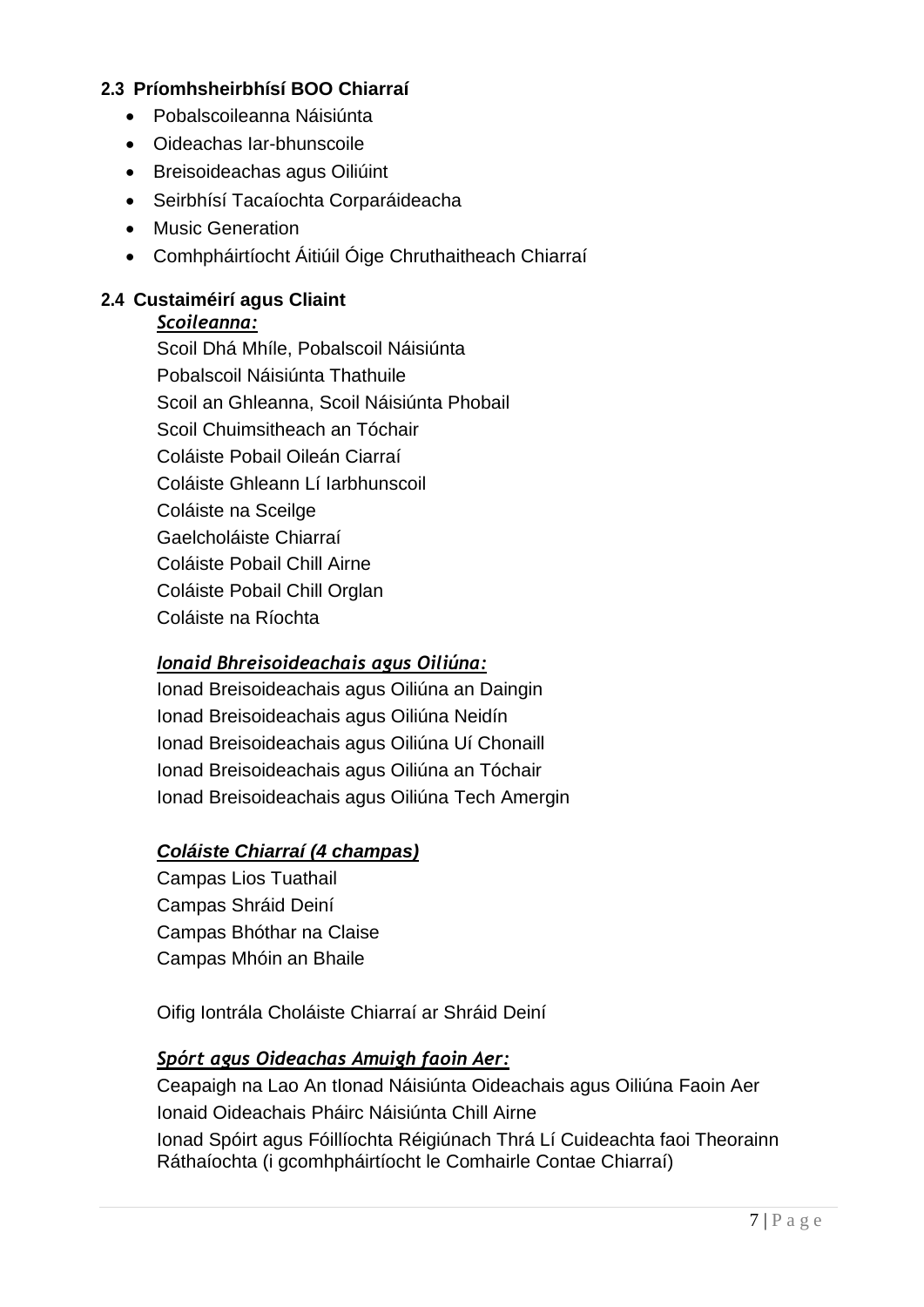## **Caibidil 3: Sonraí seirbhísí ar fáil faoi láthair i mBéarla amháin nó go dátheangach**

Sonraí seirbhísí atá á gcur ar fáil faoi láthair i mBéarla amháin nó go dátheangach i nGaeilge agus i mBéarla; **seirbhísí sa Ghaeltacht san áireamh.**

| Soláthar Seirbhísí ar fáil faoi<br>láthair               |                                                                                                                                                                                                                                                                                   |                                                                                                                                                                                 |  |  |
|----------------------------------------------------------|-----------------------------------------------------------------------------------------------------------------------------------------------------------------------------------------------------------------------------------------------------------------------------------|---------------------------------------------------------------------------------------------------------------------------------------------------------------------------------|--|--|
| Seirbhísí (Ginearálta)                                   | I mBéarla amháin                                                                                                                                                                                                                                                                  | Dátheangach, i mBéarla<br>agus i nGaeilge                                                                                                                                       |  |  |
| <b>An Cheannoifig</b>                                    |                                                                                                                                                                                                                                                                                   | Ceannoifig BOO Chiarraí,<br>Trá Lí<br>Tá an tOifigeach Gaeilge<br>agus baill foirne chuí ar fáil<br>chun tacú leis an<br>gCeannoifig le seirbhís a<br>chur ar fáil trí Ghaeilge |  |  |
| <b>Scoileanna</b>                                        | Scoil Dhá Mhíle, Pobalscoil<br>Náisiúnta<br>Pobalscoil Náisiúnta Thathuile<br>Scoil Chuimsitheach an Tóchair<br>Coláiste Pobail Oileán Ciarraí<br>Coláiste Ghleann Lí Iarbhunscoil<br>Coláiste Pobail Chill Airne<br>Coláiste Pobail Chill Orglan<br>Coláiste na Ríochta          | Coláiste na Sceilge<br>Gaelcholáiste Chiarraí<br>Scoil an Ghleanna                                                                                                              |  |  |
| <b>Ionaid</b><br><b>Bhreisoideachais</b><br>agus Oiliúna | Coláiste Chiarraí (4 champas)<br>Oifig Iontrála Choláiste Chiarraí<br>Ionad Breisoideachais agus<br>Oiliúna Neidín<br>Ionad Breisoideachais agus<br>Oiliúna Uí Chonaill<br>Ionad Breisoideachais agus<br>Oiliúna an Tóchair<br>Ionad Breisoideachais agus<br>Oiliúna Tech Amergin | Ionad Breisoideachais agus<br>Oiliúna an Daingin                                                                                                                                |  |  |
| <b>Cláir</b><br><b>Ogtheagmhála</b>                      | Ógtheagmháil, Trá Lí<br>Ógtheagmháil LCA, Trá Lí<br>Ógtheagmháil Chill Airne<br>Ógtheagmháil Lios Tuathail<br>Ógtheagmháil, Ciarraí Theas                                                                                                                                         |                                                                                                                                                                                 |  |  |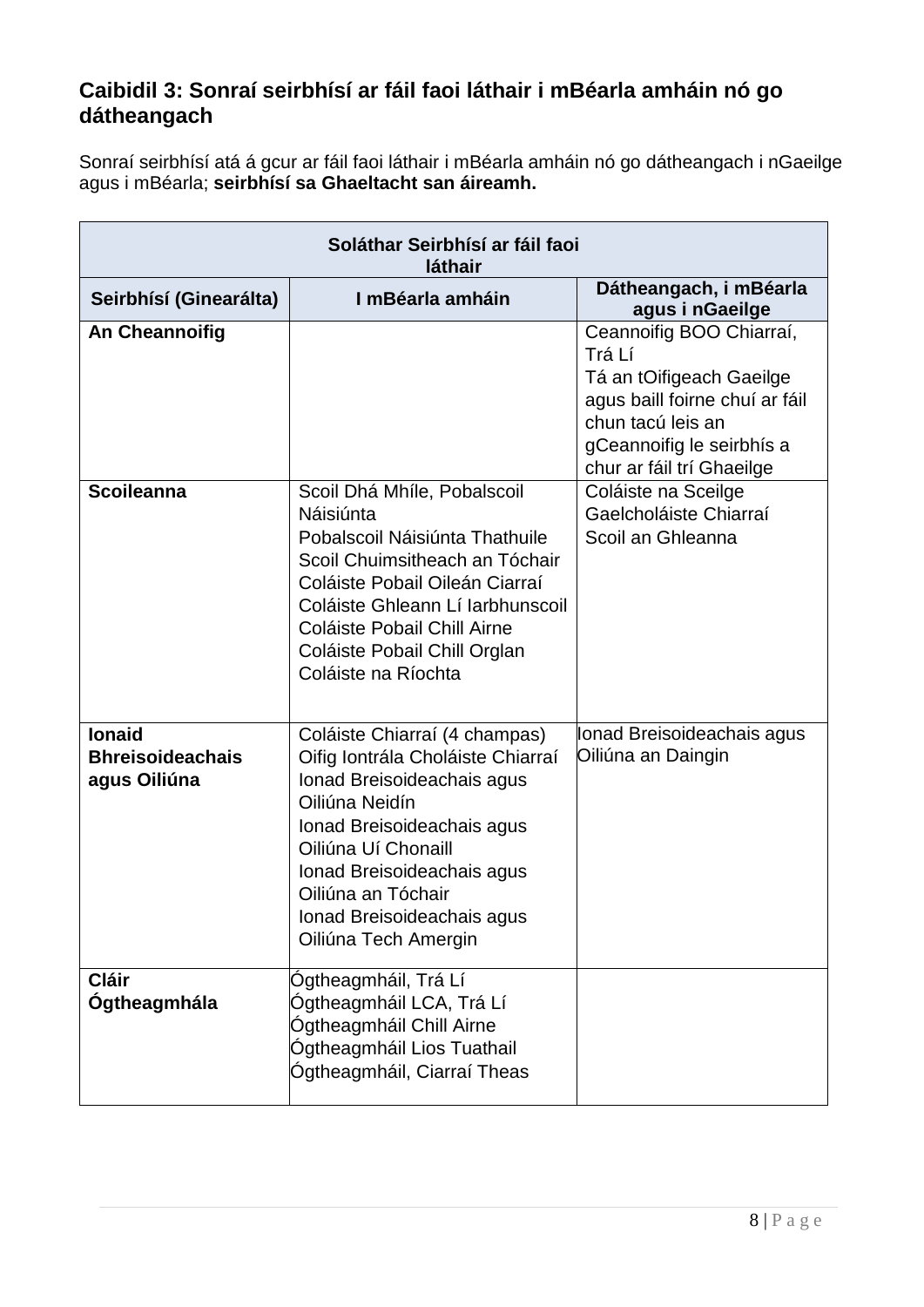| <b>Scéim Deiseanna</b><br>Oiliúna<br><b>Gairmoideachais</b><br>(SDOG)<br><b>Seirbhís</b><br><b>Threorach agus</b><br><b>Eolais</b><br>d'Aosaigh<br>Chiarraí<br>(STEAC)                 | <b>SDOG Chill Airne</b><br><b>SDOG Lios Tuathail</b><br><b>SDOG Chiarraí Theas</b><br><b>SDOG Thrá Lí</b><br>STEAC sa Cheannoifig, Trá Lí                                                                                              |                                                                                                                                                                                                                                                                                                                                                                                                                                                                                                                                                                                                                            |
|----------------------------------------------------------------------------------------------------------------------------------------------------------------------------------------|----------------------------------------------------------------------------------------------------------------------------------------------------------------------------------------------------------------------------------------|----------------------------------------------------------------------------------------------------------------------------------------------------------------------------------------------------------------------------------------------------------------------------------------------------------------------------------------------------------------------------------------------------------------------------------------------------------------------------------------------------------------------------------------------------------------------------------------------------------------------------|
| <b>Ionaid Spóirt agus</b><br><b>Oideachais Amuigh</b><br>faoin Aer                                                                                                                     | Ceapaigh na Lao An tionad<br>Náisiúnta Oideachais agus<br>Oiliúna Faoin Aer<br>Ionad Spóirt agus Fóillíochta<br>Réigiúnach Thrá Lí<br>Cuideachta faoi Theorainn<br>Ráthaíochta (i<br>gcomhpháirtíocht le<br>Comhairle Contae Chiarraí) |                                                                                                                                                                                                                                                                                                                                                                                                                                                                                                                                                                                                                            |
| Seirbhísí sa Ghaeltacht                                                                                                                                                                | I mBéarla amháin                                                                                                                                                                                                                       | Go dátheangach, i mBéarla<br>agus i nGaeilge                                                                                                                                                                                                                                                                                                                                                                                                                                                                                                                                                                               |
| <b>Bhunaigh BOO</b><br><b>Chiarraí Ionad</b><br><b>Breisoideachais agus</b><br>Oiliúna sa Daingean<br>atá sa Ghaeltacht.<br>D'oscail an t-ionad<br>seo i mí Dheireadh<br>Fómhair 2017. | Cuireann Ionad Breisoideachais<br>agus Oiliúna an Daingin réimse<br>leathan cúrsaí creidiúnaithe agus<br>heamhchreidiúnaithe ar fáil i rith<br>na bliana.                                                                              | Cuireann Ionad<br>Breisoideachais agus<br>Oiliúna an Daingin<br>méid áirithe cúrsaí ar<br>fáil as Gaeilge e.g.<br>Málaí scéalaíochta do<br>thuismitheoirí,<br>ceardlanna<br>amhránaíochta le<br>Muireann Nic<br>Amhlaoibh, cúrsa<br>oidhreachta, cúrsa<br>teanga agus spraoi. In<br>2020-2021, déanfar<br>Clár Luathbhlianta de<br>chuid Parents Plus a<br>chur ar fáil trí Ghaeilge<br>mar aon le cúrsa<br>ceardaíochta<br>séasúrach do<br>thuismitheoirí agus<br>cúrsa oíche<br>d'fheirmeoirí trí<br>Ghaeilge.<br>Cuirtear cúrsaí litearthachta<br>ar fáil as Béarla agus as<br>Gaeilge (nuair a bhíonn<br>éileamh ann). |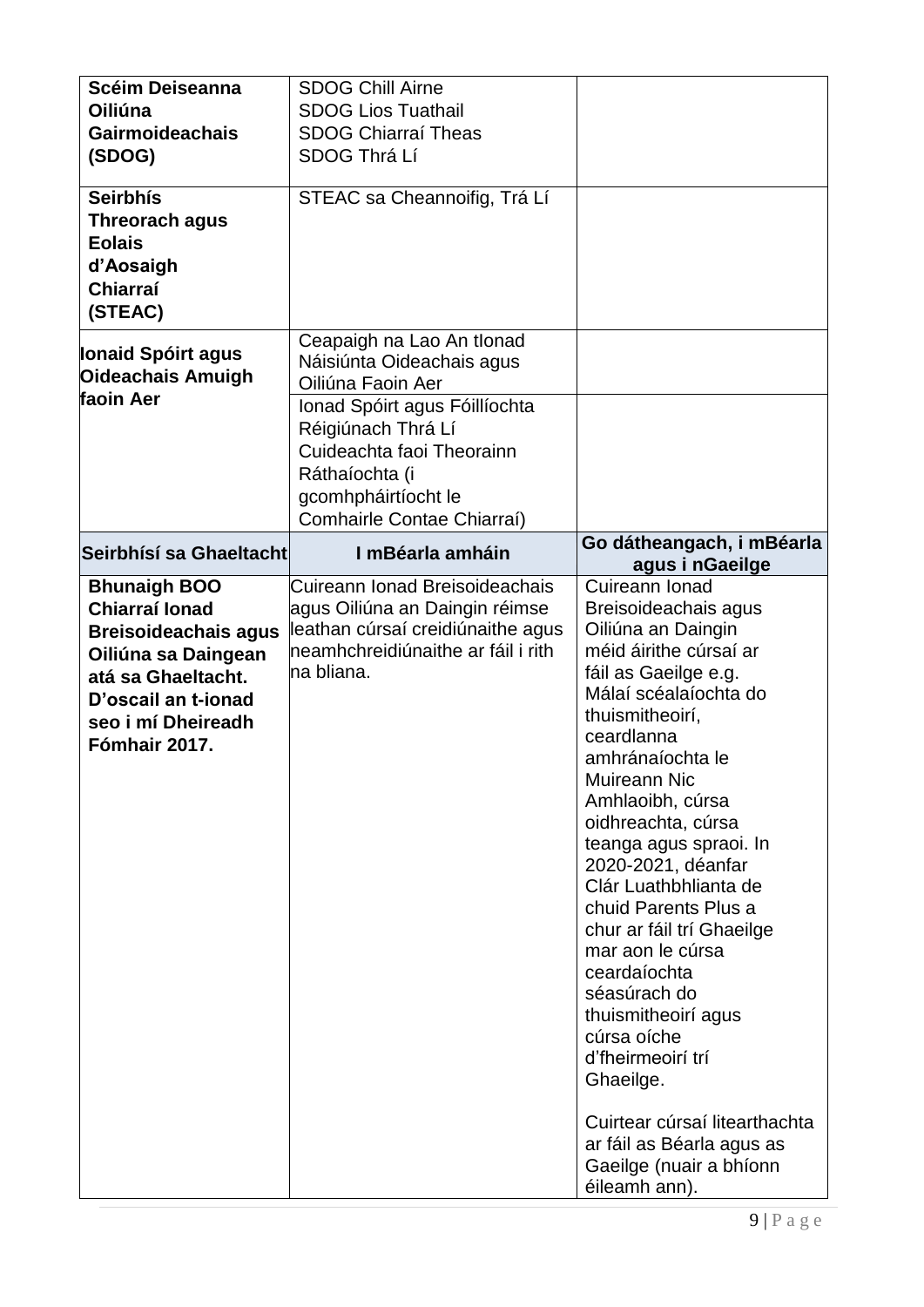# **Caibidil 4: Ag Feabhsú Soláthar Seirbhísí i nGaeilge**

### **Is riachtanais éigeantacha faoi Acht na dTeangacha Oifigiúla 2003 iad na forálacha i gcló liath atá le feiceáil sa tábla thíos.**

| Modh Cumarsáide leis an bPobal         |                                                                                                                                               | <b>Gealltanas</b>                                                                                                                                                                                                                                                                                                                                                                                                                                                                                                                                                                              |                   |
|----------------------------------------|-----------------------------------------------------------------------------------------------------------------------------------------------|------------------------------------------------------------------------------------------------------------------------------------------------------------------------------------------------------------------------------------------------------------------------------------------------------------------------------------------------------------------------------------------------------------------------------------------------------------------------------------------------------------------------------------------------------------------------------------------------|-------------------|
| Fógraí<br>réamhthaifeadta<br>ó Bhéal   | nGaeilge nó dátheangach:<br>$\bullet$<br>nuair atá ár n-oifigí dúnta;<br>$\bullet$<br>fógartha poiblí;<br>$\bullet$<br>dhéanann nó ar a shon. | Beidh na fógraí réamhthaifeadta seo a leanas i<br>Cuirfear fógraí taifeadta ó bhéal ar fáil i<br>nGaeilge nó go dátheangach ar an nguthán<br>Fógraí taifeadta ó bhéal a chraoltar ar chóras<br>Fógraí ó bhéal a chruthaítear agus a<br>chraoltar trí chóras ríomhtheachtaireachta<br>nó trí chóras ríomhfhreagartha gutháin.<br>Tabhair faoi deara gur fógairtí 'taifeadta' seachas<br>fógairtí 'beo' a bhaineann le hábhar anseo.<br>Sa chás go bhfuil Ordú Logainmneacha i bhfeidhm,<br>úsáidfear an leagan Gaeilge den Logainm atá<br>sonraithe san Ordú sin i bhfógraí taifeadta ó bhéal a | <b>Éigeantach</b> |
| Modh Cumarsáide leis an bPobal         |                                                                                                                                               | <b>Gealltanas</b>                                                                                                                                                                                                                                                                                                                                                                                                                                                                                                                                                                              |                   |
|                                        | Litreacha agus<br>Post Leictreonach                                                                                                           | Tabharfar freagra ar an<br>gcumarsáid scríofa uile sa<br>teanga oifigiúil ina bhfuarthas<br>í.                                                                                                                                                                                                                                                                                                                                                                                                                                                                                                 | Eigeantach        |
| <b>Cumarsáid i</b><br><b>Scríbhinn</b> | <b>Stáiseanóireacht</b>                                                                                                                       | Ceannteidil ar stáiseanóireacht<br>áirithe, ar a n-áirítear nóta-<br>pháipéar, duillíní dea-mhéine;<br>leatháin chlúdaigh facs,<br>clúdaigh comhad agus fillteáin<br>eile, lipéid agus clúdaigh<br>litreach a chur ar fáil i<br>nGaeilge nó go dátheangach.                                                                                                                                                                                                                                                                                                                                    | <b>Éigeantach</b> |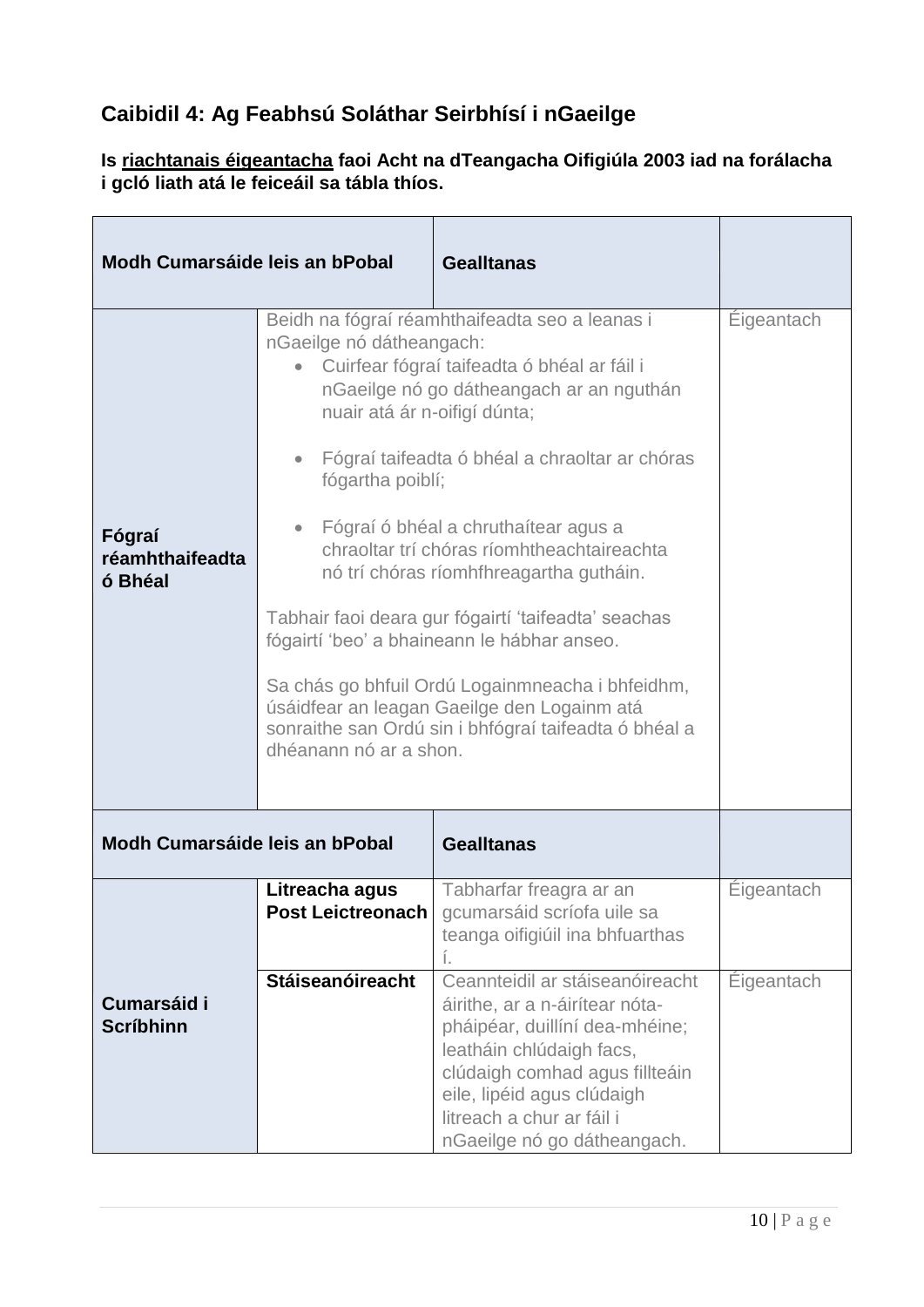| Modh Cumarsáide leis an bPobal |                                    | <b>Gealltanas</b>                                                                                                                                                                                                                                                                                                                        |                   |
|--------------------------------|------------------------------------|------------------------------------------------------------------------------------------------------------------------------------------------------------------------------------------------------------------------------------------------------------------------------------------------------------------------------------------|-------------------|
| Comharthaí                     | Comharthaí                         | Ní mór an chomharthaíocht<br>uilig a chuireann BOO Chiarraí<br>in airde nó a chuirtear in airde<br>thar a cheann a bheith i<br>nGaeilge nó dátheangach, faoi<br>réir na rialachán (I.R. Uimh<br>391/2008).                                                                                                                               | Éigeantach        |
| <b>Foilseacháin</b>            | <b>Foilseacháin</b>                | Foilseofar cáipéisí ina leagtar<br>amach tograí polasaí poiblí,<br>cuntais iniúchta nó ráitis<br>airgeadais, tuarascálacha<br>bliantúla agus ráitis straitéise i<br>nGaeilge agus i mBéarla ag<br>an am céanna.                                                                                                                          | Éigeantach        |
|                                | Ciorcláin/ Cora<br><b>Poist</b>    | I gcás ina ndéanfaidh<br>comhlacht poiblí cumarsáid i<br>scríbhinn nó leis an bpost<br>leictreonach leis an bpobal i<br>gcoitinne nó le haicme den<br>phobal i gcoitinne chun<br>faisnéis a thabhairt don phobal<br>nó don aicme, cinnteoidh an<br>comhlacht gur i nGaeilge, nó i<br>mBéarla agus i nGaeilge, a<br>bheidh an chumarsáid. | <b>Éigeantach</b> |
| <b>An Ghaeltacht</b>           | Logainmneacha<br><b>Gaeltachta</b> | Bainfear úsáid as<br>Logainmneacha Oifigiúla na<br>gCeantar Gaeltachta i ngnó<br>oifigiúil i gcomhréir leis an<br>reachtaíocht.                                                                                                                                                                                                          | Eigeantach        |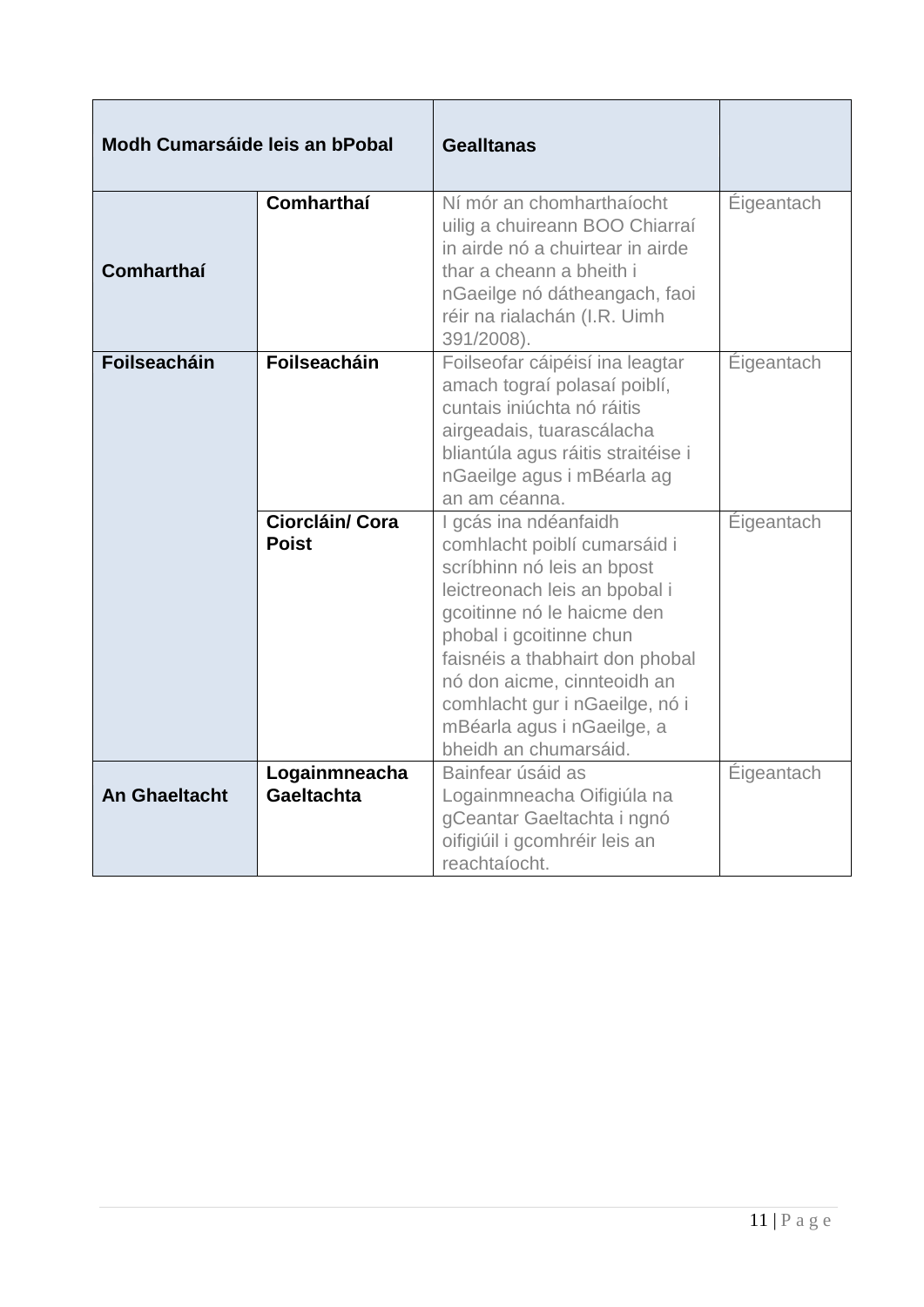Déanfaidh BOO Chiarraí an liosta bearta seo a leanas faoi gach seirbhís.

| Modh Cumarsáide leis an bPobal        |                                                        | <b>Gealltanas</b>                                                                                                                                                                                | <b>Amlíne</b><br><b>Laistigh de</b><br>BI <sub>1</sub><br><b>BI2/BI3</b> |
|---------------------------------------|--------------------------------------------------------|--------------------------------------------------------------------------------------------------------------------------------------------------------------------------------------------------|--------------------------------------------------------------------------|
|                                       | <b>Fáiltiú</b>                                         | Beannófar do chustaiméirí i<br>dtosach báire i nGaeilge agus<br>ansin i mBéarla.                                                                                                                 | Go leanúnach                                                             |
| <b>Cumarsáid ó</b><br><b>Bhéal</b>    |                                                        | Beidh seirbhís trí mheán na<br>Gaeilge ar fáil ón gCeannoifig;<br>Coláiste na Sceilge,<br>Gaelcholáiste Chiarraí, Scoil<br>an Ghleanna agus Ionad<br>Breisoideachais agus Oiliúna<br>an Daingin. |                                                                          |
| Cumarsáid ó<br>bhéal / i<br>scríbhinn | Seirbhís duine le<br>duine/Seirbhís<br><b>Chuntair</b> | Cuirfear liosta suas chun dáta<br>ar fáil de bhaill foirne atá in<br>ann seirbhís a chur ar fáil i<br>nGaeilge.                                                                                  | Go leanúnach                                                             |
|                                       | Lasc-chlár                                             | Tabharfaidh foireann an lasc-<br>chláir ainm an chomhlachta<br>phoiblí i nGaeilge agus i mBéarla<br>agus ainm gach Scoil agus Ionad<br>de chuid BOO Chiarraí.                                    | Go leanúnach                                                             |
|                                       | <b>Cumarsáid</b><br>ghutháin leis an<br>bpobal         | Cuirfidh baill foirne<br>dhátheangacha custaiméirí ar an<br>eolas go bhfuil<br>siad sásta gnó a dhéanamh<br>trí Ghaeilge, má theastaíonn.                                                        | Go leanúnach                                                             |
|                                       | Fógraí<br>réamhthaifeadta<br>ó bhéal                   | Beidh beannuithe pearsanta<br>réamhthaifeadta gutháin na<br>mball foirne i bhfoirm<br>dhátheangach.                                                                                              | Go leanúnach                                                             |
|                                       | Fógraí beo                                             | Beidh 20% d'fhógraí beo<br>dátheangach.                                                                                                                                                          | Go leanúnach                                                             |
|                                       | Bileoga eolais/<br><b>Bróisiúir</b>                    | Beidh na bileoga eolais<br>agus na bróisiúir uile a<br>dhéantar a fhógairt sa<br>Ghaeltacht dátheangach.                                                                                         | Go leanúnach                                                             |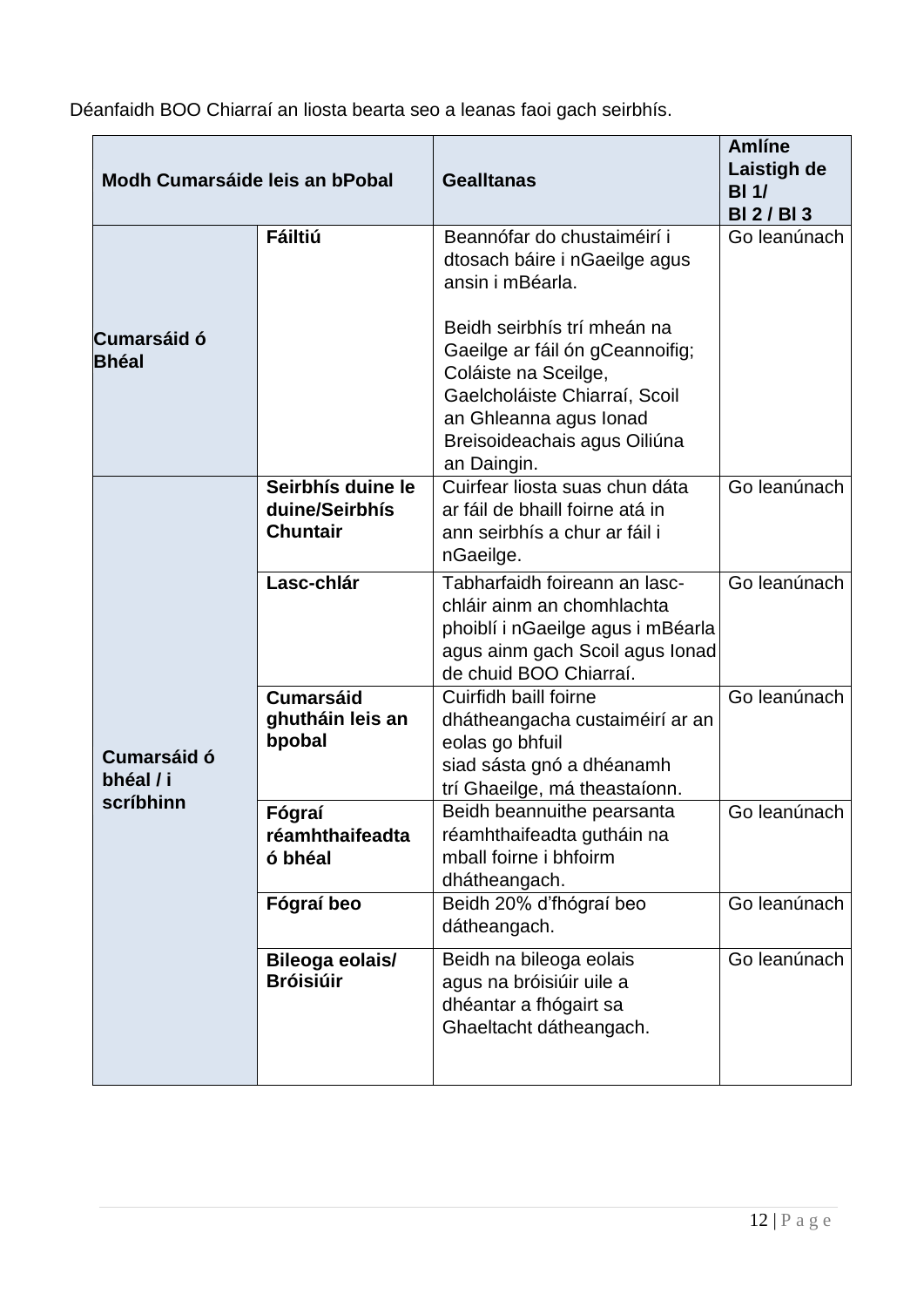| Modh Cumarsáide leis an bPobal |                                       | <b>Gealltanas</b>                                                                                                                                                                                                                                                                                                                              | <b>Amlíne</b><br>Laistigh de<br>BI <sub>1</sub><br><b>BI2/BI3</b> |
|--------------------------------|---------------------------------------|------------------------------------------------------------------------------------------------------------------------------------------------------------------------------------------------------------------------------------------------------------------------------------------------------------------------------------------------|-------------------------------------------------------------------|
|                                | <b>Foirmeacha</b><br><b>jarratais</b> | Beidh leagan dátheangach nó<br>Gaeilge ar fáil de na<br>foirmeacha seo a leanas:<br>Foirmeacha iarratais ar<br>phoist ainmnithe Gaeilge;<br>Foirmeacha iontrála do<br>$\bullet$<br>Ghaelcholáiste Chiarraí,<br>Scoil an Ghleanna, an<br>tAonad i gColáiste na Sceilge<br>agus Ionad Breisoideachais<br>agus Oiliúna an Daingin.                | Go leanúnach                                                      |
|                                | Preaseisiúintí                        | Eiseofar 60% de na<br>preaseisiúintí go dátheangach.<br>An aidhm ná go n-eiseofar an t-<br>ábhar seo go comhuaineach.<br>Eiseofar preaseisiúintí a<br>bhaineann leis an nGaeltacht /<br>an Ghaeilge go comhuaineach i<br>nGaeilge nó go dátheangach.                                                                                           | Go leanúnach                                                      |
|                                | Urlabhraithe na<br>Meán               | Beidh urlabhraí/urlabhraithe<br>Gaeilge ar fáil i gcomhair<br>agallamh leis na meáin<br>Ghaeilge.                                                                                                                                                                                                                                              | Go leanúnach                                                      |
| Na Meáin                       | Óráidí                                | Beidh 15% d'ábhar Gaeilge in<br>óráidí Béarla. San áireamh san<br>ábhar seo beidh beannachtaí<br>tosaigh agus deiridh óráide i<br>nGaeilge, mar aon le tagairtí<br>anonn is anall i nGaeilge<br>d'ábhar agus/nó d'ócáid na<br>hóráide, ar a laghad.<br>Beidh gach óráid oifigiúil ó<br><b>BOO Chiarraí sa Ghaeltacht i</b><br>nGaeilge amháin. | Go leanúnach                                                      |
|                                | <b>Eile</b>                           | Beidh gach postáil oifigiúil sna<br>meáin shóisialta dátheangach.                                                                                                                                                                                                                                                                              | Go leanúnach                                                      |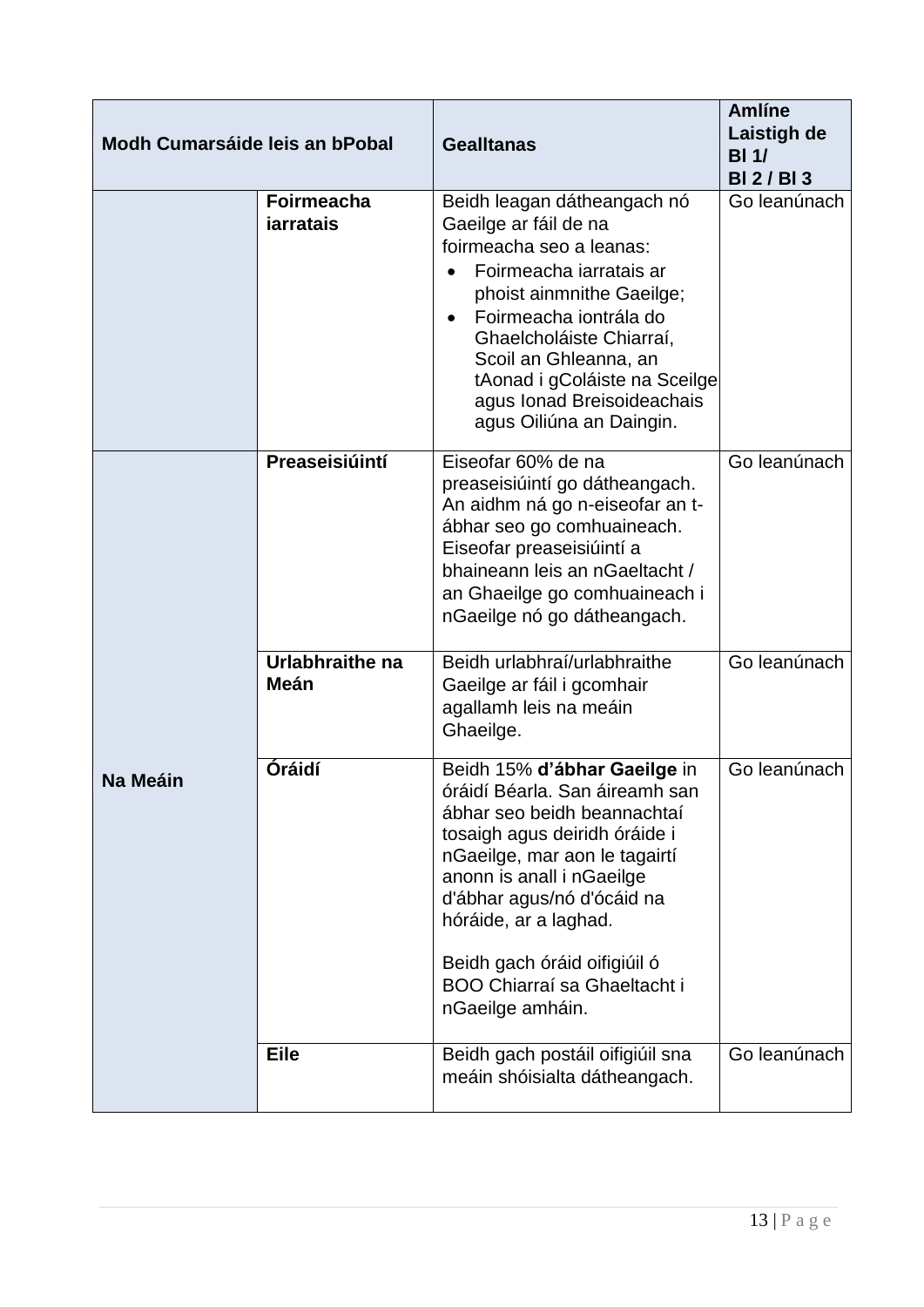| Modh Cumarsáide leis an bPobal            |                              | <b>Gealltanas</b>                                                                                                                                                                                                                                   | <b>Amlíne</b><br>Laistigh de<br>BI <sub>1</sub><br><b>BI2/BI3</b> |
|-------------------------------------------|------------------------------|-----------------------------------------------------------------------------------------------------------------------------------------------------------------------------------------------------------------------------------------------------|-------------------------------------------------------------------|
|                                           | Ríomhphost                   | Beidh gnáth-theachtaireachtaí<br>ríomhphoist - séanadh mar<br>shampla, dátheangach.                                                                                                                                                                 | Go leanúnach                                                      |
|                                           |                              | Cruthófar seoladh ríomhphoist<br>ar leith le haghaidh fiosruithe i<br>nGaeilge:<br>oifigeachgaeilge@boochiarrai.ie                                                                                                                                  |                                                                   |
|                                           | Suíomhanna<br>idirlín        | Beidh an t-ábhar seasta ar an<br>suíomh idirlín agus ar shuíomh<br>idirlín tánaisteach ar bith eile de<br>chuid an chomhlachta phoiblí ar<br>fáil go dátheangach.                                                                                   | Go leanúnach                                                      |
| <b>Teicneolaíocht</b><br><b>Faisnéise</b> | Córais<br>ríomhaireachta     | Beidh córas ríomhaireachta nua<br>bith a shuiteálfar<br>ábalta<br>ar<br>déileáil go hiomlán leis an<br>nGaeilge.                                                                                                                                    | Ó dháta<br>shuiteáil an<br>chórais                                |
|                                           | Seirbhísí<br>Idirghníomhacha | Cuirfear gach seirbhís nua de<br>chuid BOO Chiarraí ar líne<br>agus idirghníomhach ar fáil ar<br>bhonn dátheangach.                                                                                                                                 | Go leanúnach                                                      |
|                                           | <b>Eile</b>                  | San áireamh ar leathanach<br>baile shuíomh idirlín an Bhoird<br>beidh ráiteas dátheangach<br>fáiltithe an<br>Phríomhfheidhmeannaigh, ina<br>dhearbhófar tiomantas an<br>Bhoird do chur i bhfeidhm<br>ghealltanais a scéime teanga<br>comhaontaithe. | Go leanúnach                                                      |
|                                           | <b>Cruinnithe</b>            | Nuair a theastaíonn, tionólfar<br>cruinnithe sa Ghaeltacht i<br>nGaeilge, le haistriúchán<br>comhuaineach i mBéarla ar fáil,<br>de réir mar is cuí.                                                                                                 | Go leanúnach                                                      |
| <b>Gaeltacht</b>                          |                              | Déanfar cruinnithe a eagraíonn<br>BOO Chiarraí le plé le<br>saincheisteanna na Gaeilge a<br>thionól as Gaeilge nó go<br>dátheangach, de réir mar is cuí.                                                                                            |                                                                   |
|                                           |                              | Cuirfear fáilte roimh ionchur i<br>nGaeilge agus i mBéarla ag<br>cruinnithe poiblí a eagraíonn an<br>comhlacht poiblí nó a<br>eagraítear thar ceann an<br>chomhlachta phoiblí.                                                                      |                                                                   |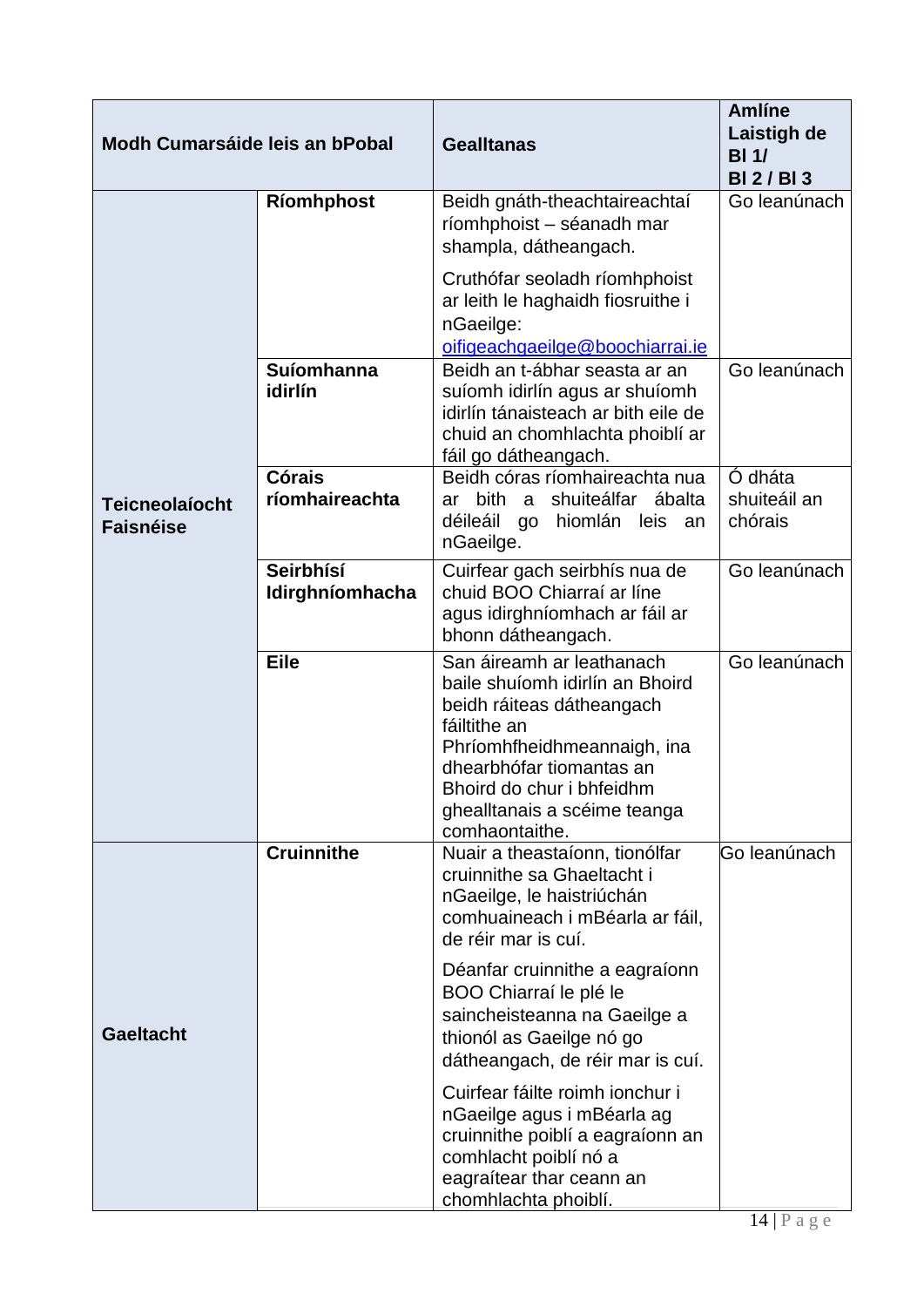# **Caibidil 5: Ag Feabhsú Soláthar Seirbhísí i nGaeilge sa Ghaeltacht**

Ag feabhsú soláthar seirbhísí i gceantair Ghaeltachta agus ag cinntiú go ndéanfar teanga oibre den Ghaeilge in oifigí suite sa Ghaeltacht faoi dháta áirithe.

| Cur síos ar na seirbhísí sa<br><b>Ghaeltacht</b>                                  | <b>Gealltanas</b>                                                                                                                                                                                                                                                              | <b>Amlíne</b><br>Laistigh de<br><b>BI 1/ BI 2/ BI</b><br>3 |
|-----------------------------------------------------------------------------------|--------------------------------------------------------------------------------------------------------------------------------------------------------------------------------------------------------------------------------------------------------------------------------|------------------------------------------------------------|
| Tá ionad buan ag BOO<br>Chiarraí sa Daingean, i<br>nGaeltacht Chorca<br>Dhuibhne. | Ofrálfaidh BOO Chiarraí ar a laghad<br>4 chúrsa trí mheán na Gaeilge san<br>Ionad Breisoideachais agus Oiliúna<br>sa Daingean gach bliain, ag brath ar<br>éileamh.                                                                                                             | Faoi dheireadh<br>na Scéime                                |
|                                                                                   | Cuirfidh BOO Chiarraí liosta le chéile<br>de theagascóirí atá ábalta cúrsaí a<br>theagasc trí mheán na Gaeilge.                                                                                                                                                                |                                                            |
|                                                                                   | Cinnteoidh BOO Chiarraí go<br>dtacaíonn an córas le cúrsaí a chur<br>ar fáil sa Ghaeltacht trí mheán na<br>Gaeilge trí Treoirlínte soiléire a chur<br>le chéile do sheachadadh cúrsaí sa<br>Ghaeltacht (i.e. an t-íosmhéid<br>foghlaimeoirí is gá le cúrsa a rith a<br>ísliú). |                                                            |
|                                                                                   | Cuirfidh BOO Chiarraí cúrsa Parents<br>Plus ar fáil san Ionad<br>Breisoideachais agus Oiliúna sa<br>Daingean trí mheán na Gaeilge san<br>fhómhar 2020 ag brath ar éileamh.                                                                                                     |                                                            |
|                                                                                   | Leanfaidh BOO Chiarraí leis an<br>gcomhoibriú leanúnach atá ann idir<br>iad féin, Comhchoiste Uíbh Ráthaigh<br>agus Comharchumann Chorca<br>Dhuibhne chun seirbhísí óige a<br>fhorbairt d'Uíbh Ráthach agus do<br>Chorca Dhuibhne.                                             |                                                            |
|                                                                                   | Leanfaidh BOO Chiarraí ag tacú le<br>hiarrachtaí maoiniú a aimsiú chun<br>dhá phost mar Oifigeach Óige a<br>chruthú, ceann i gCorca Dhuibhne<br>agus ceann in Uíbh Ráthach.                                                                                                    |                                                            |
|                                                                                   | Leanfaidh BOO Chiarraí ag comh-<br>mhaoiniú post mar Oifigeach<br>Oideachais Gaeilge in Uíbh Ráthach,<br>i gcomhar le hÚdarás na Gaeltachta.                                                                                                                                   |                                                            |

## **Gealltanais sa Ghaeltacht**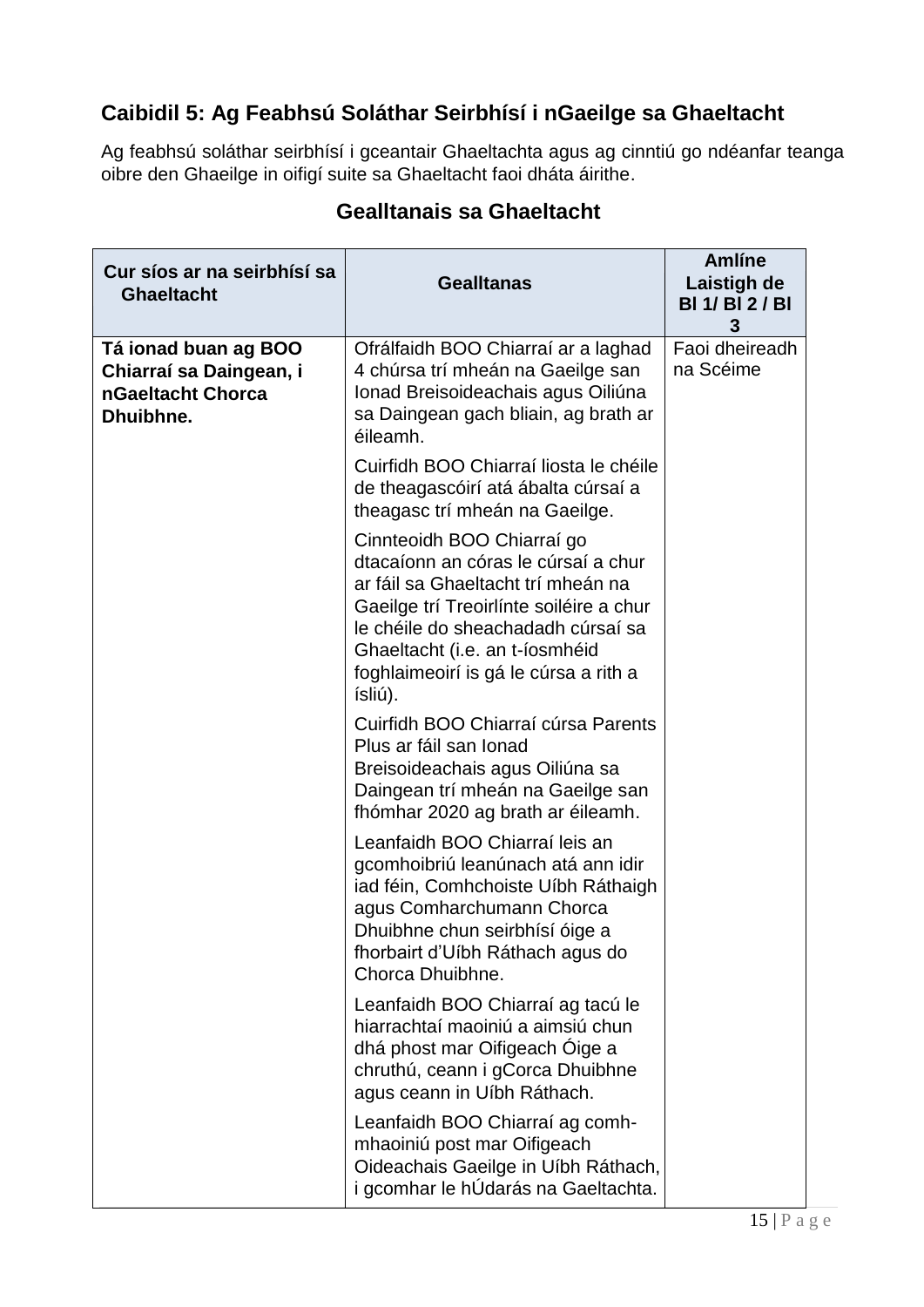| Cur síos ar na seirbhísí sa<br><b>Ghaeltacht</b>                                                                                                                                                                                                                                           | <b>Gealltanas</b>                                                                                                                                                                                               | <b>Amlíne</b><br>Laistigh de<br><b>BI 1/ BI 2/ BI</b><br>3 |
|--------------------------------------------------------------------------------------------------------------------------------------------------------------------------------------------------------------------------------------------------------------------------------------------|-----------------------------------------------------------------------------------------------------------------------------------------------------------------------------------------------------------------|------------------------------------------------------------|
| Cuireann BOO Chiarraí<br>tionscnaimh<br>chruthaitheacha teanga-<br>lárnaithe ar fáil do leanaí<br>agus déagóirí i gCorca<br>Dhuibhne, mar shampla:                                                                                                                                         | Eagraíonn an tOifigeach Gaeilge na<br>tionscnaimh seo i gcomhar le<br>comhlachtaí eile agus tá said<br>neadaithe anois i bhféilire BOO<br>Chiarraí agus leanfar ar aghaidh á<br>bhforbairt ó bhliain go bliain. | Go leanúnach                                               |
| 1. Campa samhraidh i<br>scileanna meán<br>chumarsáide do<br>dhaltaí rang 6 i mBaile<br>an Fheirtéaraigh (5 lá)                                                                                                                                                                             |                                                                                                                                                                                                                 |                                                            |
| 2. Togra Ceoil do<br>dhéagóirí ina gcumann<br>said ceol nua trí<br>mheán na Gaeilge<br>agus déantar<br>taifeadadh ar na<br>hamhráin.                                                                                                                                                       |                                                                                                                                                                                                                 |                                                            |
| 3. Togra scríobh<br>litreacha, Cairde ar an<br>bPeann, ina<br>scríobhann daltaí<br><b>Bhliain 1 i bPobalscoil</b><br><b>Chorca Dhuibhne</b><br>litreacha chuig daltaí i<br>nGaelcholáiste<br>Chiarraí, Trá Lí agus<br>an tAonad Gaeilge i<br>gColáiste na Sceilge i<br>gCathair Saidhbhín. |                                                                                                                                                                                                                 |                                                            |
| 4. Tionól Scoile do<br>dhaltaí 'Cairde ar an<br>bPeann' i mí na<br>Bealtaine ina dtagann<br>siad ar fad le chéile<br>chun lá spraíúil a<br>chaitheamh le chéile.                                                                                                                           |                                                                                                                                                                                                                 |                                                            |
| 5. Comhoibriú le Mol Teic<br>an Daingin ar thograí<br>cosúil le sraith<br>ceardlann beochana<br>as Gaeilge do<br>dhéagóirí.                                                                                                                                                                |                                                                                                                                                                                                                 |                                                            |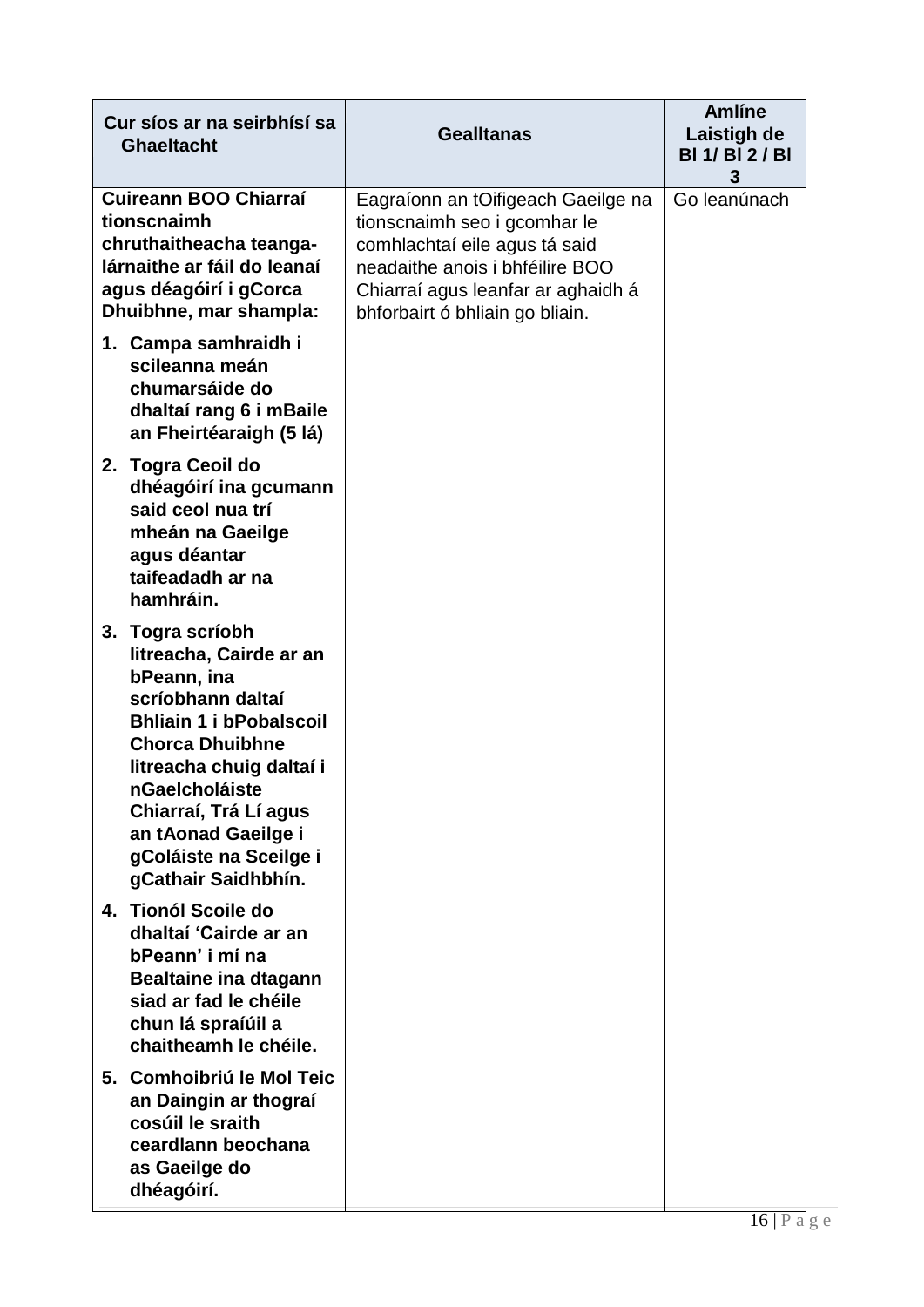| Cur síos ar na seirbhísí sa<br><b>Ghaeltacht</b>                                                                       | <b>Gealltanas</b>                                                     | Amlíne<br>Laistigh de<br><b>BI 1/ BI 2/ BI</b><br>3 |
|------------------------------------------------------------------------------------------------------------------------|-----------------------------------------------------------------------|-----------------------------------------------------|
| 6. Comhoibriú le<br>TechSpace trí<br>Ghaeilge chun tograí<br>cruthaitheacha,<br>teicniúla a dhéanamh<br>le daoine óga. |                                                                       |                                                     |
| Cuireann BOO Chiarraí<br>seirbhís Oideachais                                                                           | Cuirtear cúrsaí litearthachta ar fáil<br>i mBéarla agus i nGaeilge ar | Go leanúnach                                        |
| <b>Bunata Aosach ar fáil sa</b><br>Daingean                                                                            | bhonn duine le duine agus ag<br>brath ar éileamh.                     |                                                     |

| An Ghaeilge mar theanga oibre sna hoifigí lonnaithe Ghaeltacht                                                                                                                                                                                                                                                                                         |                                                   |
|--------------------------------------------------------------------------------------------------------------------------------------------------------------------------------------------------------------------------------------------------------------------------------------------------------------------------------------------------------|---------------------------------------------------|
| <b>Gealltanas</b>                                                                                                                                                                                                                                                                                                                                      | Amlíne<br><b>Laistigh de Bl</b><br>1/ BI 2 / BI 3 |
| Is í an Ghaeilge teanga oibre Ionad Breisoideachais agus<br>Oiliúna an Daingin atá lonnaithe sa Ghaeltacht.                                                                                                                                                                                                                                            | Go leanúnach                                      |
| Beidh comhfhreagras a bhaineann le pobal na Gaeltachta i<br>nGaeilge amháin nó dátheangach.                                                                                                                                                                                                                                                            | O thus na<br>scéime                               |
| Tá cúrsaí á gcur ar fáil faoi láthair sa Ghaeltacht trí mheán an<br>Bhéarla agus Gaeilge. Aithníonn BOO Chiarraí go bhfuil deis<br>ann freastal ar éileamh ar chúrsaí breisoideachais trí Ghaeilge<br>agus tá siad tiomanta do thaighde a dhéanamh ar réimse<br>spéise an phobail Ghaeltachta agus teagascóirí oiriúnacha a<br>aithint sna réimsí sin. | Go leanúnach                                      |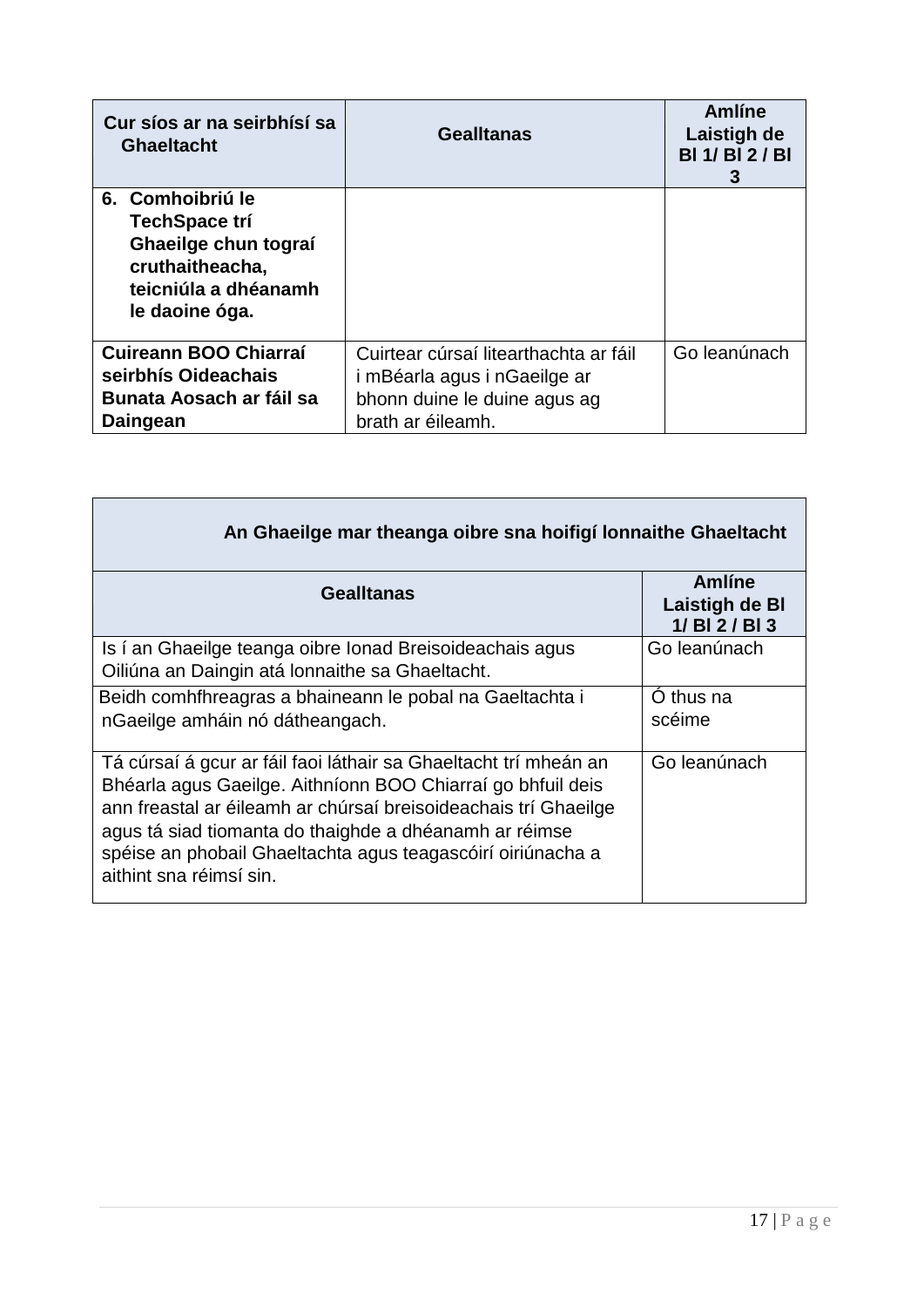## **Caibidil 6: Ag Feabhsú Inniúlacht sa Ghaeilge**

#### **6.1 Earcaíocht**

Is é earcú foirne le scileanna cumasacha Gaeilge i ngach réimse d'obair BOO Chiarraí an príomhbhealach a bheidh ann chun barr feabhais a chur ar infhaighteacht seirbhísí i nGaeilge. Beidh aird ag ár bpolasaí earcaíochta, atá faoi réir an chreata de nósanna imeachta comhaontaithe náisiúnta d'earcaíocht, ar an ngá chun inniúlacht Gaeilge a fheabhsú ar bhonn céimnithe.

Cuirfear pacáiste ionduchtúcháin ina mbeidh cóip dár scéim chomhaontaithe, ar fáil do gach ball foirne chun a chinntiú go mbeidh siad ar an eolas faoinár ngealltanais faoin reachtaíocht.

#### **6.2 Oiliúint agus Forbairt**

Tá BOO Chiarraí tiomanta deiseanna a chur ar fáil don fhoireann chun freastal ar chúrsaí oiliúna Gaeilge atá creidiúnaithe go cuí, de réir ár n-acmhainní. Cuirfear an fhoireann iomlán ar an eolas faoi áiseanna/dheiseanna chun a n-inniúlacht sa Ghaeilge a fheabhsú.

| Ag feabhsú<br>inniúlacht sa<br><b>Ghaeilge</b> | <b>Gealltanas</b>                                                                                                                             | <b>Amlíne</b><br>Laistigh<br>de<br><b>BI1/BI2/BI3</b> |
|------------------------------------------------|-----------------------------------------------------------------------------------------------------------------------------------------------|-------------------------------------------------------|
| <b>Earcaíocht</b>                              | Cuirfear pacáiste ionduchtúcháin ar fáil do bhaill<br>nua foirne ina mbeidh cóip dár scéim<br>chomhaontaithe.                                 | Go leanúnach                                          |
| <b>Oiliúint</b>                                | Cuirfear deiseanna ar fáil chun feabhas a chur ar<br>inniúlacht na foirne sa Ghaeilge.                                                        | Go leanúnach                                          |
|                                                | Déanfar socruithe cuí chun oiliúint sa Ghaeilge<br>agus teastas tástála inniúlachta a chur ar fáil don<br>fhoireann chun:                     |                                                       |
|                                                | tacú leis an bhfoireann chun a líofacht sa<br>$\bullet$<br>Ghaeilge a choimeád agus a fhorbairt,                                              |                                                       |
|                                                | feabhas a chur ar chumas na foirne a n-<br>$\bullet$<br>oibleagáidí agus a riachtanais Ghaeilge i gcur<br>i gcrích a ndualgas a chomhlíonadh, |                                                       |
|                                                | • córas tástála inniúlachta creidiúnaithe a<br>chur ar fáil don fhoireann, agus                                                               |                                                       |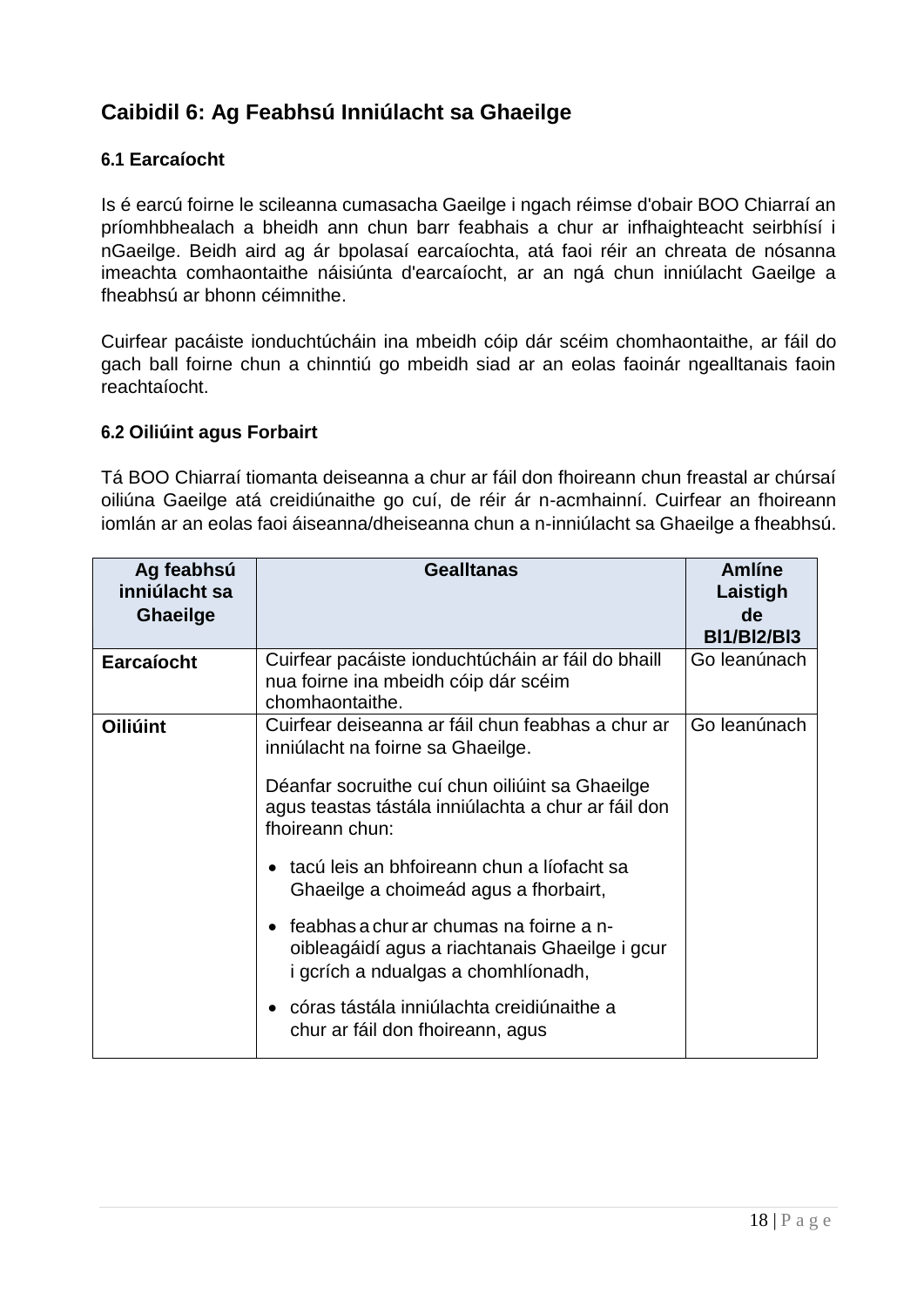| Ag feabhsú<br>inniúlacht sa<br><b>Ghaeilge</b>                                                              | <b>Gealltanas</b>                                                                                                                                                                                                                          |                          |  |  |
|-------------------------------------------------------------------------------------------------------------|--------------------------------------------------------------------------------------------------------------------------------------------------------------------------------------------------------------------------------------------|--------------------------|--|--|
|                                                                                                             |                                                                                                                                                                                                                                            | de<br><b>BI1/BI2/BI3</b> |  |  |
|                                                                                                             | • Cuireadh cúrsa oiliúna sa Ghaeilge ar<br>fáil sa Cheann Oifig le linn uaireanta an<br>chloig oibre san Fhómhar 2019 agus<br>leanfar ar aghaidh ag cur na hoiliúna<br>seo ar fáil ó bhliain go bliain.                                    |                          |  |  |
|                                                                                                             | Cuirfear an fhoireann ar an eolas faoi acmhainní<br>teanga ar nós: www.tearma.ie,<br>www.teanglann.ie, www.focloir.ie agus<br>www.abair.ie, chomh maith le WinGléacht, an<br>leagan leictreonach d'fhoclóir Gaeilge-Béarla<br>Uí Dhónaill. |                          |  |  |
| Rannpháirtíocht i<br>ngníomhaíochtaí<br>chun an teanga a<br>chur chun cinn<br>/ Acmhainní a<br>chur ar fáil | Beidh an fhoireann ar an eolas faoi choincheap<br>an chomhaontaithe réamhghníomhaigh – ag<br>tairiscint seirbhísí go réamhghníomhach don<br>phobal.                                                                                        | Go leanúnach             |  |  |
|                                                                                                             | Éascófar rochtain ar eolas maidir le hacmhainní<br>teanga ar nós na cinn luaite thuas chun tacú leo<br>le cumarsáid scríofa agus labhartha.                                                                                                |                          |  |  |
|                                                                                                             | Tairgfear agus dreasófar Forbairt Ghairmiúil<br>Leanúnach chuí d'fhoireann riaracháin BOO<br>Chiarraí, chun a leibhéal inniúlachta sa Ghaeilge a<br>neartú.                                                                                |                          |  |  |
| <b>Eile</b>                                                                                                 | Cuirfear póstaeir chearta teanga (ar fáil ó Oifig<br>an Choimisinéara Teanga) ar crochadh in áit<br>shuntasach i ngach oifig riaracháin agus gach<br>ionad aitheanta oideachais de chuid BOO<br>Chiarraí.                                  | Go leanúnach             |  |  |
|                                                                                                             | Tionscnófar suirbhé foirne lena leibhéal<br>inniúlachta sa Ghaeilge a thomhais, ina<br>dtabharfar deis dóibh iad féin a rangú mar Líofa<br>nó An- mhaith nó Maith nó Réasúnta nó Lag.                                                      |                          |  |  |
|                                                                                                             | Baileofar eolas maidir le hinniúlacht iarratasóra<br>sa Ghaeilge ar fhoirmeacha iarratais fostaíochta.<br>Luafaidh iarratasóirí pé acu an bhfuil siad Líofa,<br>An-mhaith, Maith, Réasúnta, Lag.                                           |                          |  |  |
|                                                                                                             | I gcásanna a bhfuil Gaeilge luaite mar chritéir do<br>phost, cuirfear ceist as Gaeilge ag an agallamh.                                                                                                                                     |                          |  |  |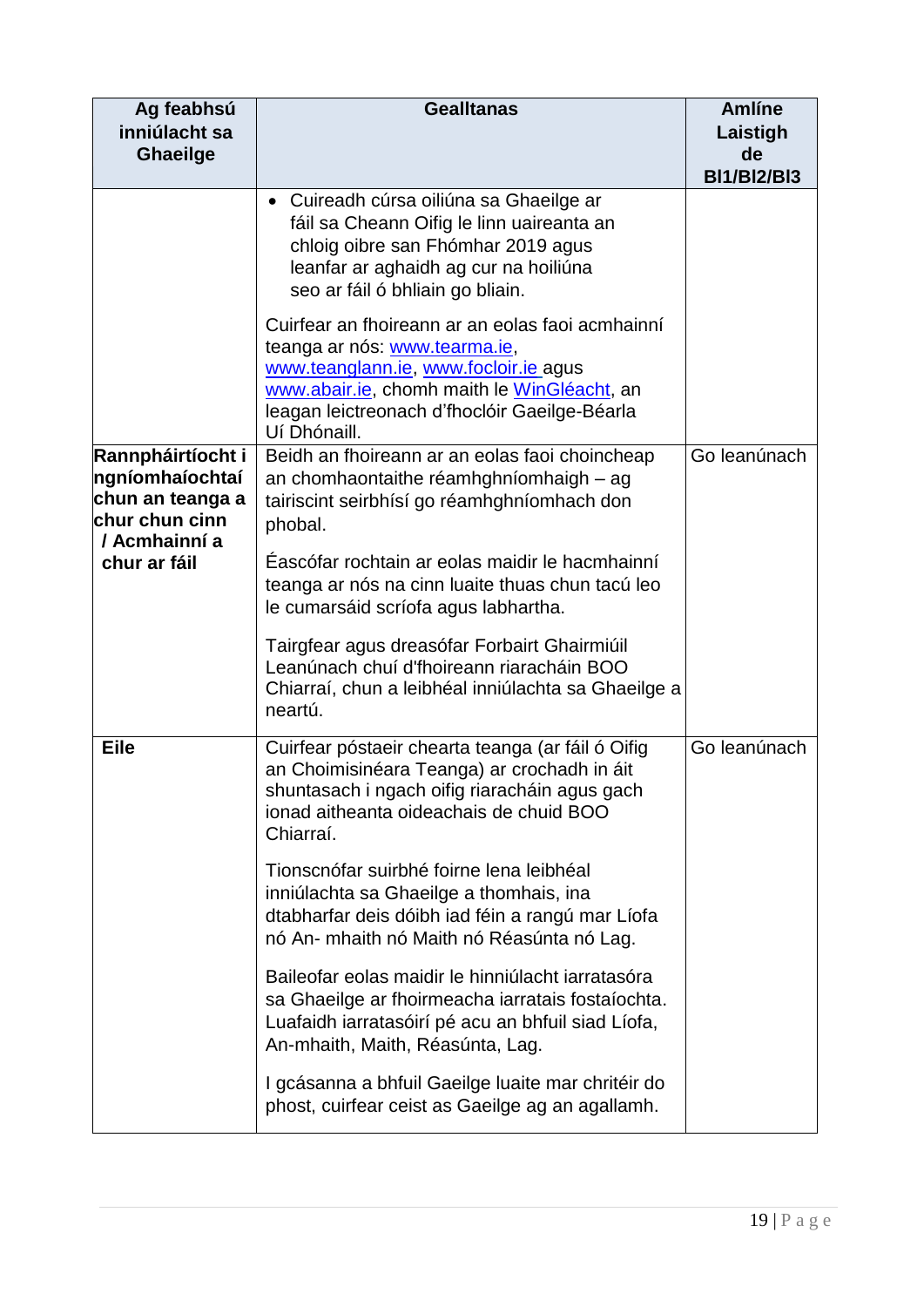#### **6.3 Poist Shainithe Ghaeilge**

Chomh maith le múinteoirí Gaeilge, tá na poist liostáilte thíos sainithe mar phoist a mbaineann riachtanas inniúlachta Gaeilge leo. Tá sé i gceist go mbeidh caighdeáin shonraithe chreidiúnaithe sa Ghaeilge bainte amach ag sealbhóirí na bpost seo i gcomhréir le cúraim an phoist. Nuair a bhí na poist seo á sainiú, tugadh aird ar leith ar phoist atá lonnaithe i gceantair Ghaeltachta agus ar phoist atá lonnaithe i gceantair lasmuigh den Ghaeltacht ach ar pobail Ghaeltachta agus/nó Ghaeilge mórán dá mbonn custaiméirí.

| <b>Teideal an</b><br>phoist                                                                                                                           | Láthair                          | An pobal<br>Gaeltachta/Gaeilge<br>ar a bhfuiltear ag<br>freastal        | Comharthú den<br>chaighdeán<br>Gaeilge a<br>theastaíonn<br>(roghnaigh<br>ceann:<br>tosaitheoirí,<br>meánleibhéal nó<br>ardleibhéal) |
|-------------------------------------------------------------------------------------------------------------------------------------------------------|----------------------------------|-------------------------------------------------------------------------|-------------------------------------------------------------------------------------------------------------------------------------|
| Gaelcholáiste<br>Chiarraí<br>Príomhoide<br>Príomhoide<br>Tánaisteach<br>Múinteoirí                                                                    | Trá Lí                           | Daltaí meánscoile<br>(nach bhfuil sa<br>Ghaeltacht)                     | Ardleibhéal<br>inmhianaithe.                                                                                                        |
| Scoil an<br>Ghleanna,<br>Pobalscoil<br>Náisiúnta<br>Príomhoide<br>Príomhoide<br>Tánaisteach<br>Múinteoirí                                             | Baile an Sceilg,<br>Uíbh Ráthach | Daltaí bunscoile sa<br>Ghaeltacht                                       | Ardleibhéal<br>inmhianaithe.                                                                                                        |
| Múinteoirí san Aonad<br>Gaeilge i gColáiste<br>na Sceilge                                                                                             | Cathair<br>Saidhbhín             | Daltaí meánscoile (sa<br>Ghaeltacht agus<br>lasmuigh den<br>Ghaeltacht) | Ardleibhéal<br>inmhianaithe.                                                                                                        |
| lonad<br>Breisoideachais agus<br>Oiliúna an Daingin<br>Bainisteoir<br>Riarthóir<br>Aon ról a d'fhéadfadh<br>teacht chun cinn san<br>jonad amach anseo | Daingean Uí<br>Chúis             | Corca Dhuibhne                                                          | Ardleibhéal<br>inmhianaithe.                                                                                                        |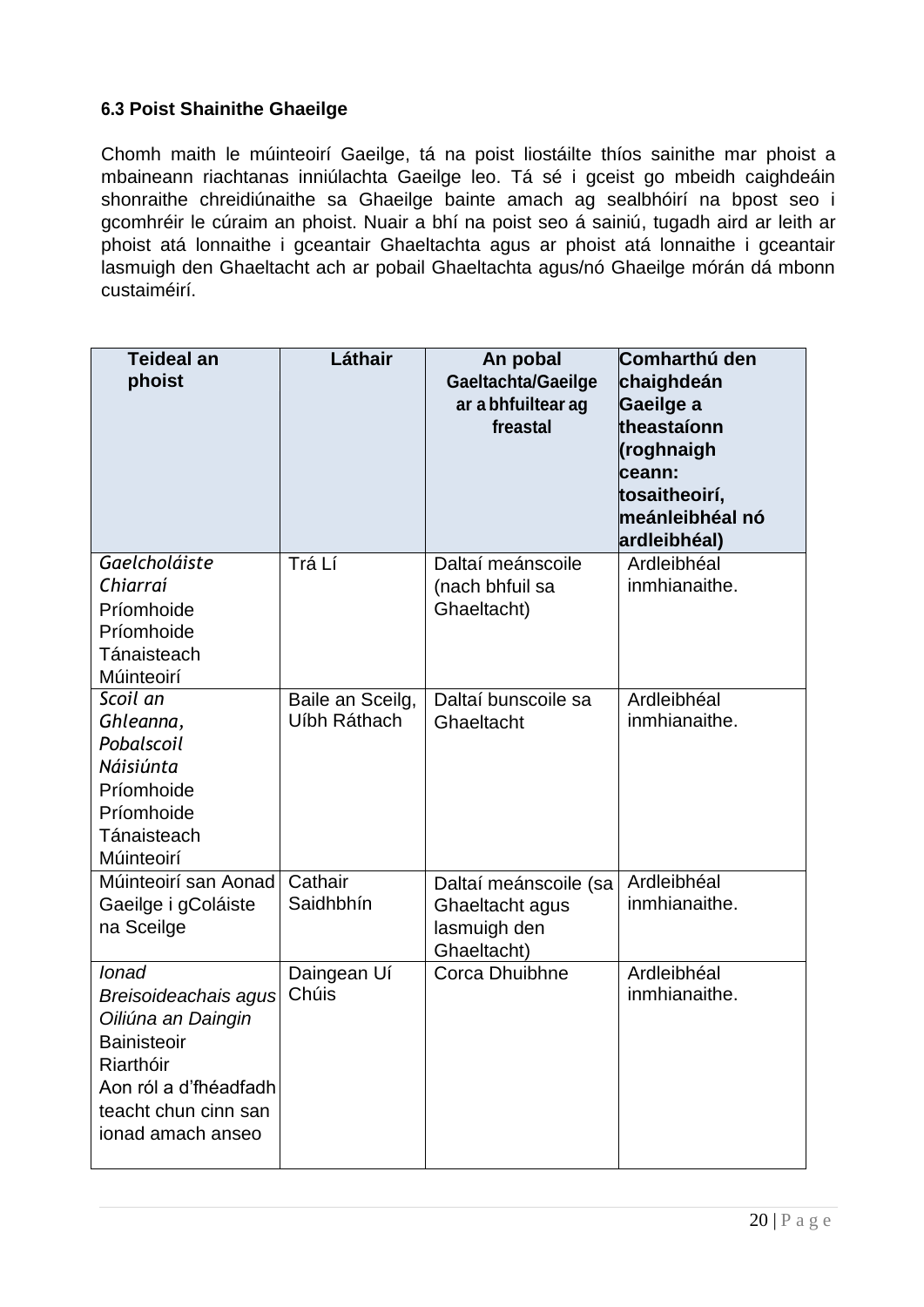# **Caibidil 7: Monatóireacht agus Athbhreithniú**

Tá an fhreagracht maidir le monatóireacht agus athbhreithniú rialta ar an scéim tugtha ar lámh don **Lucht Stiúrthóireachta.** Is é/í Oifigeach Gaeilge BOO Chiarraí an teagmhálaí don scéim.

Beidh córas foirmiúil ar fáil chun monatóireacht a dhéanamh ar iarratais ar sheirbhísí i nGaeilge agus beidh cuntas air sin inár dTuarascáil Bhliantúil.